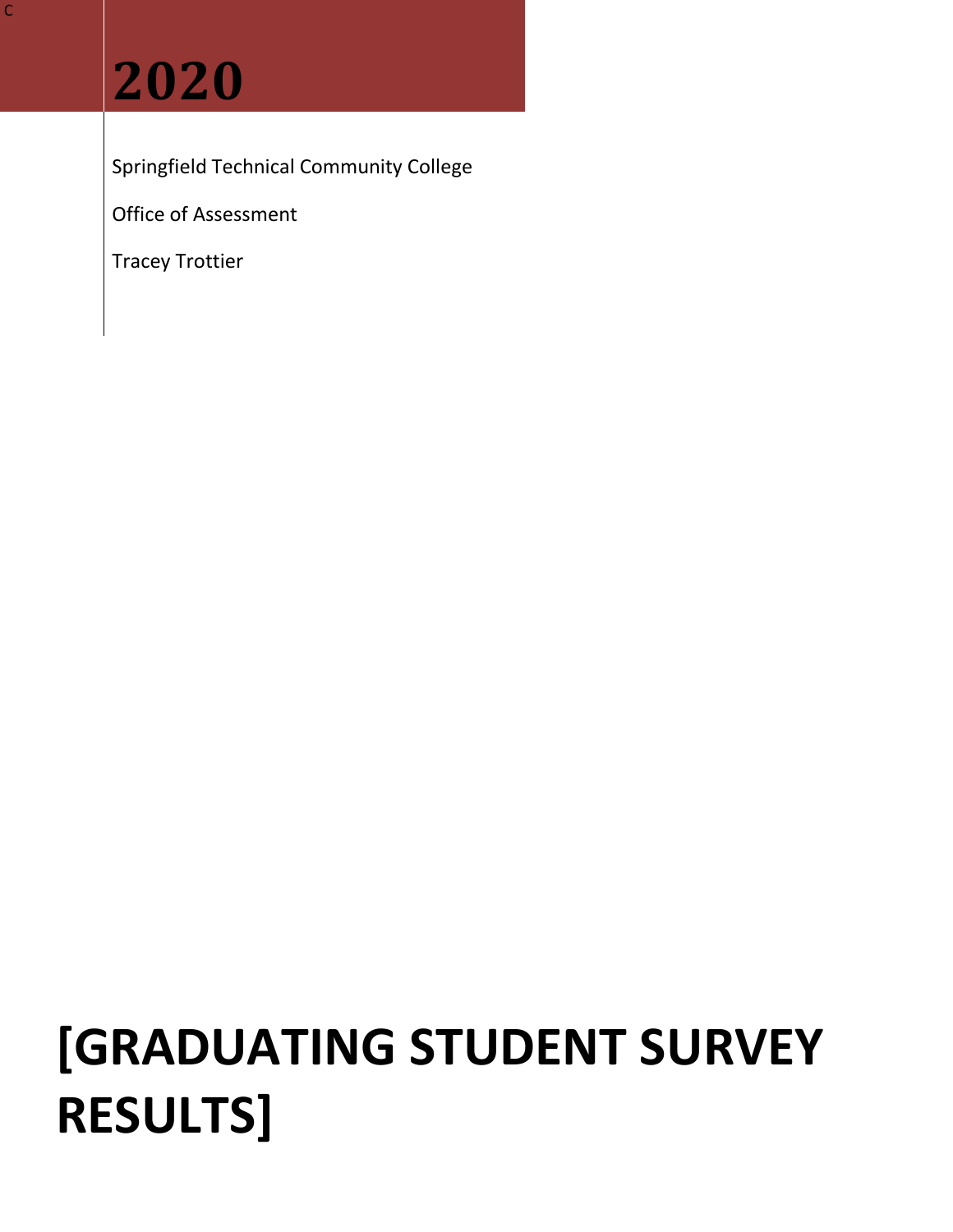## **Executive Summary**

#### **Survey Respondents and Response Rate: 216 graduating students took the survey**

In June 2020, students graduating with either an associate degree or certificate were surveyed using an online survey distributed through Qualtrics. A total of 775 emails were sent out to graduating students asking them to complete the graduating student survey. There were 216 usable responses for a response rate of 28%. Of these respondents, 197 (91%) reported that they would be receiving an associate degree and 19 (9%) reported receiving a certificate. There were 894 students receiving degrees in FY2020.

#### **Employment Plans: 60% of new graduates are seeking new employment and 7% have already secured new positions**

 they were either continuing employment or beginning new employment, they were asked about the relationship of their work to their STCC education as well as whether their work is or will be full- or part-time. Of graduates responding to this question, Graduates were asked about their current employment status, which includes military service. If graduates responded that about 65% report being currently employed. About 7% of students have secured new positions as they graduate, whether they were already employed or not. Nearly 60% of graduates are seeking new positions, whether they are currently employed or not. Many graduates are pursuing further education instead of or in addition to employment.

#### **Continuing Education Plans: 64% of new graduates expect to continue their education**

Graduates were asked whether they will be continuing their education within the next year and whether they will do so in a full- or part-time capacity. About 66% of graduates receiving associates degrees plan to continue their education within the year, with most planning to attend a 4-year college or university. About 47% of certificate graduates plan to continue their education, with the majority returning to STCC.

#### **Perceived Educational Preparation: 93% of graduating students feel that STCC prepared them for continuing education**

We asked graduates several questions about their educational experience at STCC, including their overall preparedness, how their education at STCC had improved their academic and personal skills, and the barriers and supports they experienced in their efforts to complete their credentials. In response to a question about how well their STCC education had prepared them for further education, only six students reported being either somewhat or very unprepared. Approximately 61% of all award recipients said they were very well prepared.

## **Perceived Educational Barriers: Family responsibilities and financial difficulties most frequent barriers to student success**

 difficulties. For certificate recipients, 50% or more experienced either minor or major educational barriers due to: not being in We also asked graduates about the barriers they faced as they worked to obtain their credentials. More than 50% of associate degree students experienced either minor or major barriers to their education because of: family responsibilities and financial school for a long time, family responsibilities, job demands, financial difficulties, and not having clear academic or career goals when they started.

#### **Perceived Educational Supports: Faculty, family and learning activities pave the way for success**

 their associate degree, more than 90% cited faculty and/or instructors (in-class time), family inspiration, support, or Finally, we asked students about the factors that helped them succeed in completing their credentials. For students receiving encouragement, in-class experience and activities, and out-of-class homework and projects as being a part of their completion success. For students receiving certificates, more than 90% cited faculty and/or instructors (in-class time), in-class experience and activities, faculty and/or instructors (out-of-class time), and out-of-class homework and projects as being part of their completion success.

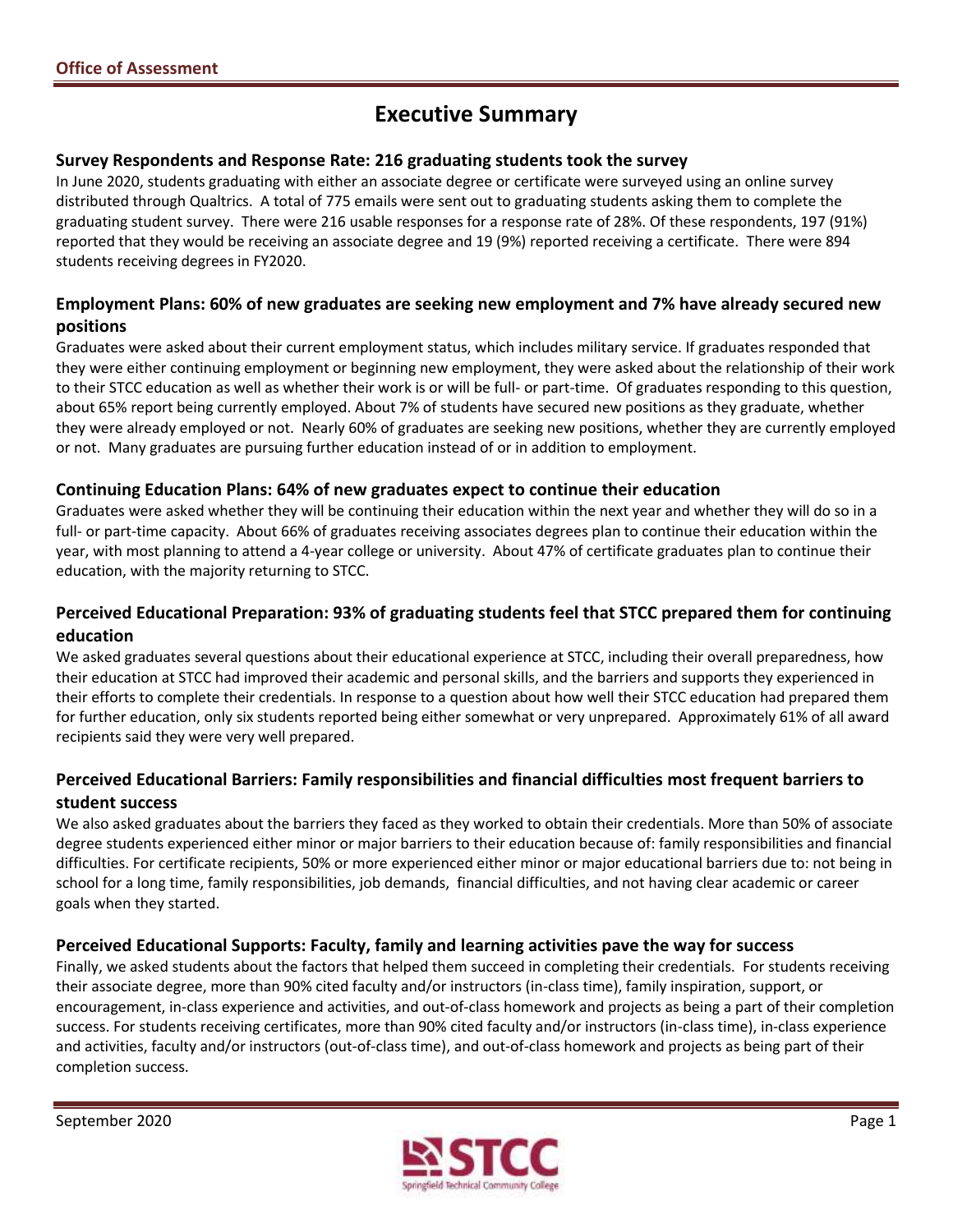## **STCC Graduating Student Survey Results: 2020**

 Since 2013 the Office of Assessment has conducted a graduating student survey at Cap & Gown Pick-Up. This year, due to COVID-19, the survey was conducted using an online survey tool. All survey questions can be found in Appendix I. (Please note that not all totals equal 100% due to rounding.)

## **Survey Respondents and Response Rate: 216 graduating students took the survey**

 In June 2020, students graduating with either an associate degree or certificate were surveyed using an online survey distributed through Qualtrics. A total of 775 emails were sent out to graduating students asking them to complete the graduating student survey. There were 216 usable responses for a response rate of 28%. Of these respondents, 197 (91%) reported that they would be receiving an associate degree and 19 (9%) reported receiving a certificate. There were 894 students receiving degrees in FY2020.

 Of the respondents who answered the questions on race/ethnicity, 28% identified as Hispanic, 52% as white, and 13% as black; 6% identified as other races or as multi-racial. There were 32% of respondents who identified as male and 68% who identified as female. We also asked students how old they were when they started their STCC education: 36% were 19 years old or younger; 16% were 20-24; 19% were 25-29, and 29% reported being 30 or older when they began their program.

 Graduates were asked how long it took them to complete their credentials and from which program they were receiving it. The majority of students graduating with an associate degree graduated in 3 years or less. The majority of students graduating with a certificate graduated in 2 years or less. The list of programs represented by credential type can be found in Appendix II of this report.

| <b>Time to Completion</b>    | <b>Associates</b> |      | <b>Certificates</b> |      |  |
|------------------------------|-------------------|------|---------------------|------|--|
|                              | %<br>N            |      | N                   | %    |  |
| Less than 1 year             | 2                 | 1%   | 4                   | 21%  |  |
| 1 year to less than 2 years  | 20                | 10%  | 9                   | 47%  |  |
| 2 years to less than 3 years | 88                | 45%  | 5                   | 26%  |  |
| 3 years to less than 4 years | 45                | 23%  | 1                   | 5%   |  |
| 4 years to less than 5 years | 13                | 7%   | 0                   | 0%   |  |
| 5 years to less than 6 years | 14                | 7%   | 0                   | 0%   |  |
| 6 or more years              | 15                | 8%   | 0                   | 0%   |  |
| Total                        | 197               | 100% | 19                  | 100% |  |

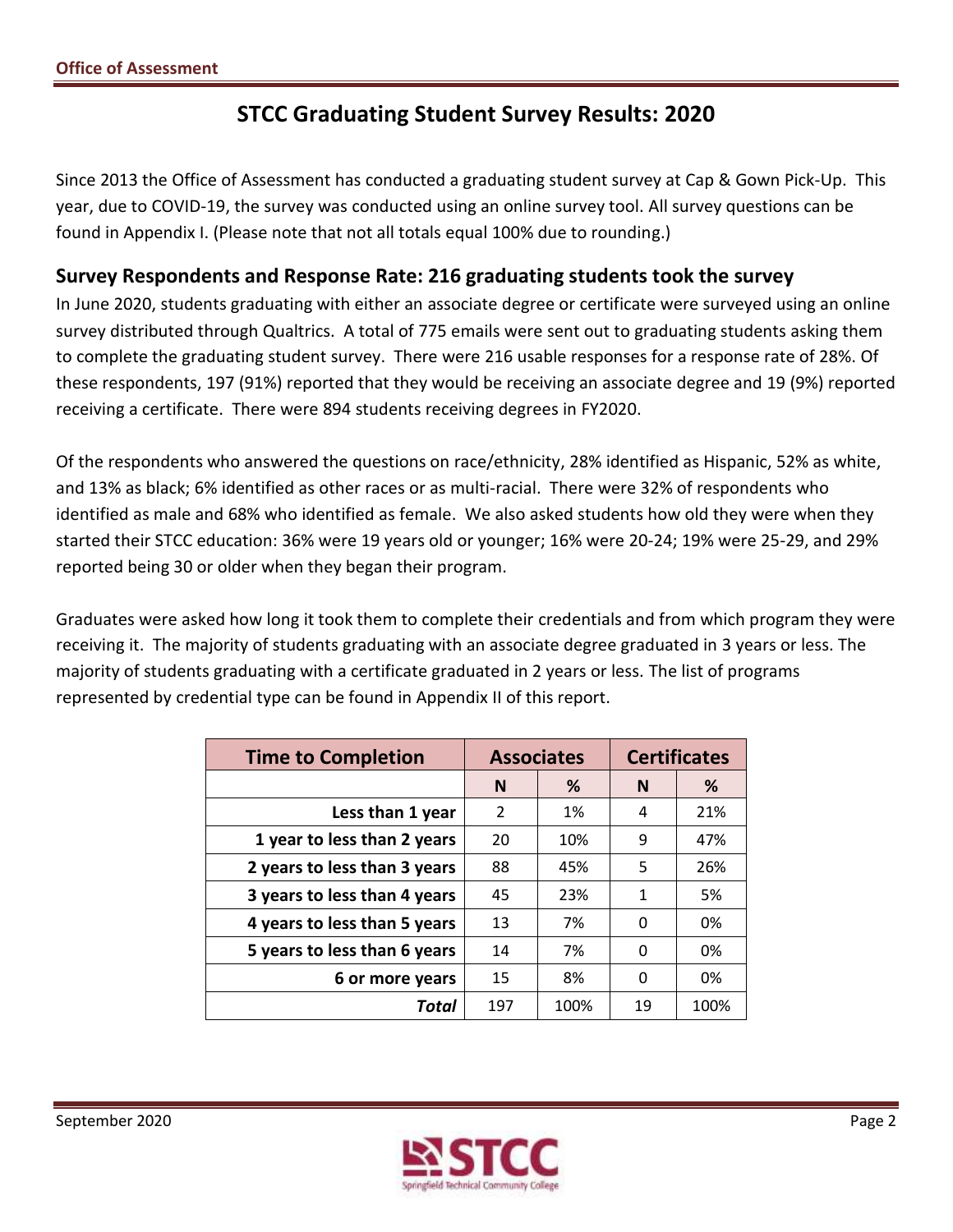## **Employment Plans: 60% of new graduates are seeking new employment and 7% have already secured new positions**

 Graduates were asked about their current employment status, which includes military service. If graduates responded that they were either continuing employment or beginning new employment, they were asked about the relationship of their work to their STCC education as well as whether their work is or will be full- or part-time. Of graduates responding to this question, about 65% report being currently employed. About 7% of students have secured new positions as they graduate, whether they were already employed or not. Nearly 60% of graduates are seeking new positions, whether they are currently employed or not. Many graduates are pursuing further education instead of or in addition to employment.

 White students were more likely to be currently employed and not seeking a new position (white: 27%, employment (black: 40%, white: 24%, Hispanic: 23%). Graduating students who identified as black were likely to be currently employed and seeking a new position (black: 40%, Hispanic: 39%, white: 30%). Students who identified as Hispanic were more likely to have secured a new position (Hispanic: 11%, white: 9%, black: 4%) than students who identified as black or white. Hispanic: 25%, black: 16%). Black students were more likely not to be currently employed, but seeking

|                                                 | <b>Associates</b> | <b>Certificates</b> |
|-------------------------------------------------|-------------------|---------------------|
| <b>Work Status</b>                              | $(n = 195)$       | $(n = 19)$          |
| <b>Currently employed, SEEKING new position</b> | 35%               | 26%                 |
| Currently employed, NOT seeking new position    | 26%               | 32%                 |
| Not employed, SEEKING position                  | 25%               | 37%                 |
| Not employed, NOT seeking position              | 7%                | 0%                  |
| Currently employed, SECURED new position        | 5%                | 5%                  |
| Not employed, SECURED position                  | 3%                | 0%                  |
| <b>Entering or continuing military service</b>  | 0%                | 0%                  |

 Graduating students who reported being currently employed or having secured a new position were asked about their full-time versus part-time status. Sixteen (16) students had secured new positions as of this survey.

| <b>Work Hours</b>     | <b>Associates</b>                                |                                             |                                                 | <b>Certificates</b>                        |
|-----------------------|--------------------------------------------------|---------------------------------------------|-------------------------------------------------|--------------------------------------------|
|                       | <b>Current</b><br><b>Position</b><br>$(n = 126)$ | <b>New</b><br><b>Position</b><br>$(n = 15)$ | <b>Current</b><br><b>Position</b><br>$(n = 12)$ | <b>New</b><br><b>Position</b><br>$(n = 1)$ |
| <b>Full-Time Work</b> | 54%                                              | 80%                                         | 75%                                             | 100%                                       |
| <b>Part-Time Work</b> | 46%                                              | 20%                                         | 25%                                             | 0%                                         |

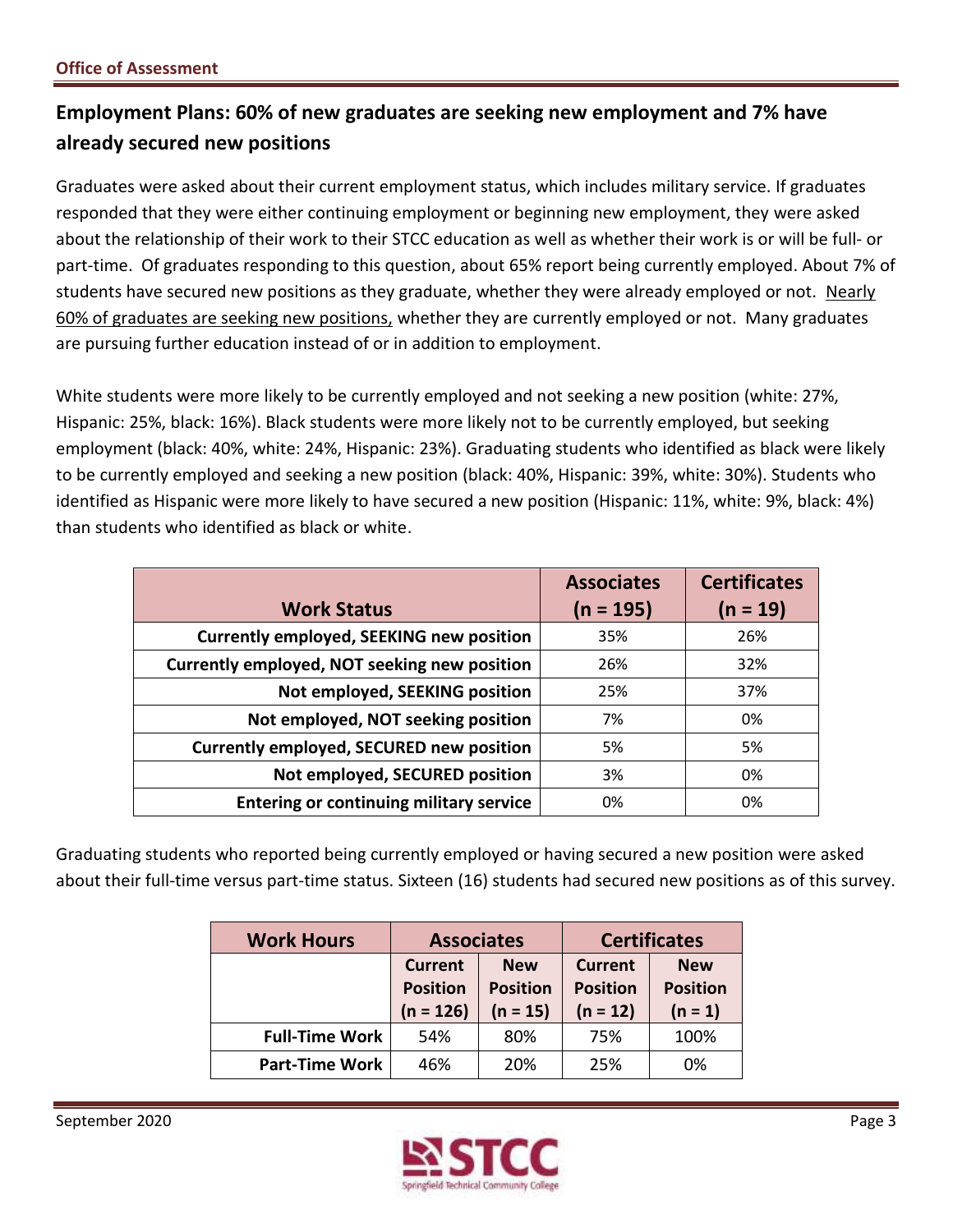Graduates were also asked whether their current and/or new employment was related to the academic work they completed at STCC.

| <b>Work to STCC Relationship</b>               | <b>Associates</b>                                           |            | <b>Certificates</b>               |                               |  |
|------------------------------------------------|-------------------------------------------------------------|------------|-----------------------------------|-------------------------------|--|
|                                                | <b>New</b><br>Current<br><b>Position</b><br><b>Position</b> |            | <b>Current</b><br><b>Position</b> | <b>New</b><br><b>Position</b> |  |
|                                                | $(n = 127)$                                                 | $(n = 15)$ | $(n = 12)$                        | $(n = 1)$                     |  |
| <b>Work Directly Related to STCC Education</b> | 23%                                                         | 60%        | 50%                               | 100%                          |  |
| <b>Work Somewhat Related to STCC Education</b> | 27%                                                         | 20%        | 8%                                | 0%                            |  |
| <b>Not Related</b>                             | 50%                                                         | 20%        | 42%                               | 0%                            |  |

 Lastly, graduates were asked how prepared they felt for their current and/or new employment as a result of the academic work they completed at STCC.

| <b>Work Preparation</b>                                      | <b>Associates</b>                                |                                             | <b>Certificates</b>                             |                                            |  |
|--------------------------------------------------------------|--------------------------------------------------|---------------------------------------------|-------------------------------------------------|--------------------------------------------|--|
|                                                              | <b>Current</b><br><b>Position</b><br>$(n = 127)$ | <b>New</b><br><b>Position</b><br>$(n = 15)$ | <b>Current</b><br><b>Position</b><br>$(n = 12)$ | <b>New</b><br><b>Position</b><br>$(n = 1)$ |  |
| Very well prepared                                           | 45%                                              | 67%                                         | 50%                                             | 100%                                       |  |
| Somewhat prepared                                            | 24%                                              | 27%                                         | 33%                                             | 0%                                         |  |
| Somewhat unprepared                                          | 2%                                               | 0%                                          | 0%                                              | 0%                                         |  |
| Very unprepared                                              | 1%                                               | 0%                                          | 0%                                              | 0%                                         |  |
| STCC education played no role in<br>preparation for position | 28%                                              | 7%                                          | 17%                                             | 0%                                         |  |

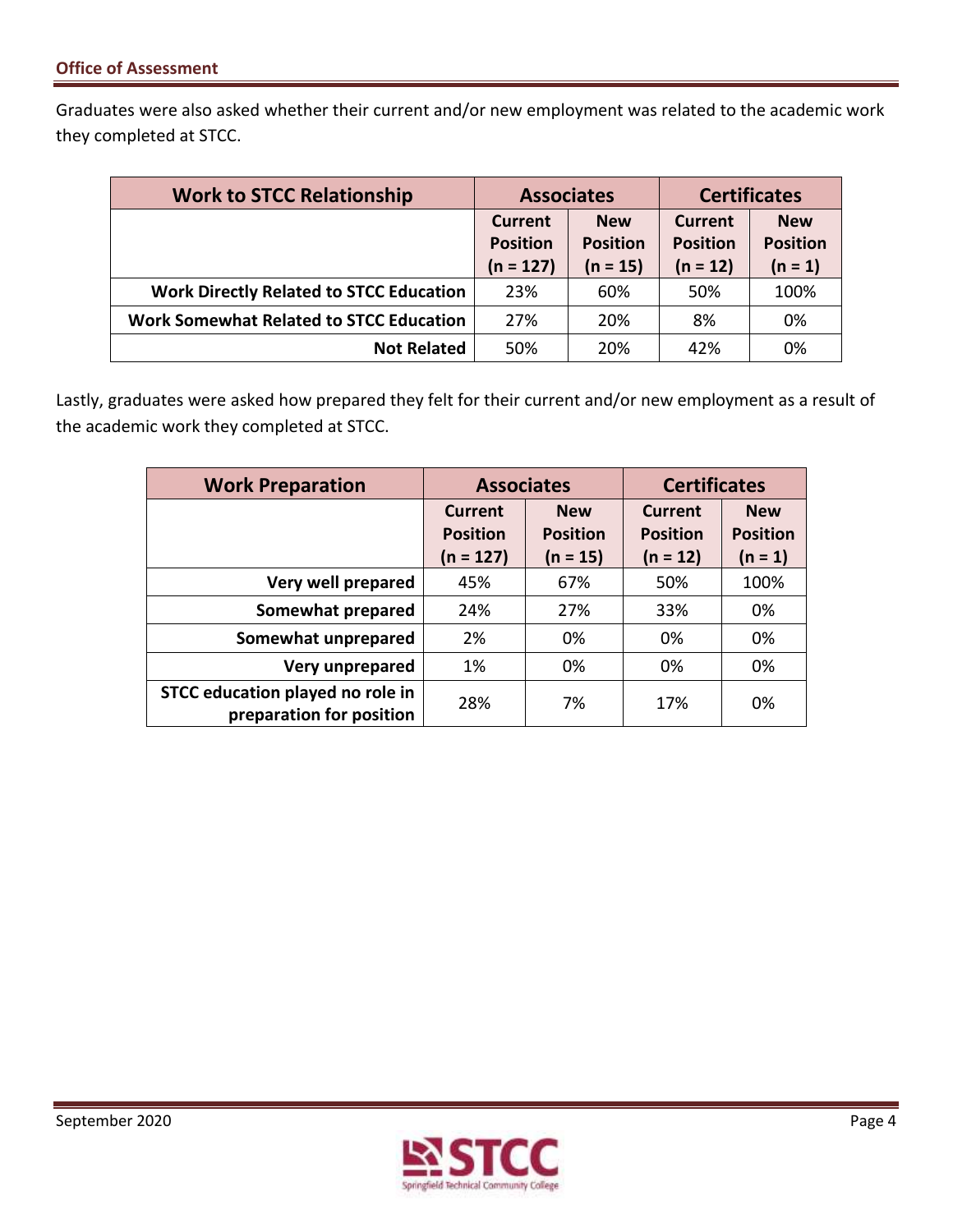## **Continuing Education Plans: 64% of new graduates expect to continue their education**

 Graduates were asked whether they will be continuing their education within the next year and whether they will do so in a full- or part-time capacity. About 66% of graduates receiving associates degrees plan to continue their education within the year, with most planning to attend a 4-year college or university. About 47% of certificate graduates plan to continue their education, with the majority returning to STCC.

|                                                       | <b>Associates</b> | <b>Certificates</b> |
|-------------------------------------------------------|-------------------|---------------------|
| <b>Education Status</b>                               | $(n = 194)$       | $(n = 19)$          |
| At a 4-year college/university                        | 53%               | 5%                  |
| In a new program at STCC                              | 8%                | 42%                 |
| At a different 2 year college                         | 4%                | 0%                  |
| At another non-degree educational program             | 2%                | 0%                  |
| I'm not beginning any additional education this year. | 34%               | 53%                 |

 More students identifying as Hispanic plan to attend a 4-year college or university (Hispanic: 60%, black: 56%, white: 38%). White students were more likely to respond that they did not have immediate continuing education plans (white: 44%, Hispanic: 31%, black: 28%). Black students were most likely to have plans to continue in another program at STCC (black: 16%, white: 11%, Hispanic: 7%).

 Of those students pursuing additional education, about 61% plan to attend full time. Students identifying as black plan to attend full-time at a higher rate than those who identify as Hispanic or white (black: 78%, Hispanic: 68%, white: 48%).

| <b>Hours</b>               | <b>Associates</b><br>$(n = 128)$ | <b>Certificates</b><br>$(n = 9)$ |
|----------------------------|----------------------------------|----------------------------------|
| <b>Full-Time Schooling</b> | 62%                              | 56%                              |
| <b>Part-Time Schooling</b> | 38%                              | 44%                              |

## **Perceived Educational Preparation: 93% of graduating students feel that STCC prepared them for continuing education**

 We asked graduates several questions about their educational experience at STCC including their overall preparedness, how their education at STCC had improved their academic and personal skills, and the barriers and supports they experienced in their efforts to complete their credentials.

 In response to a question about how well their STCC education had prepared them for further education, only six students reported being either somewhat or very unprepared. Approximately 61% of all award recipients

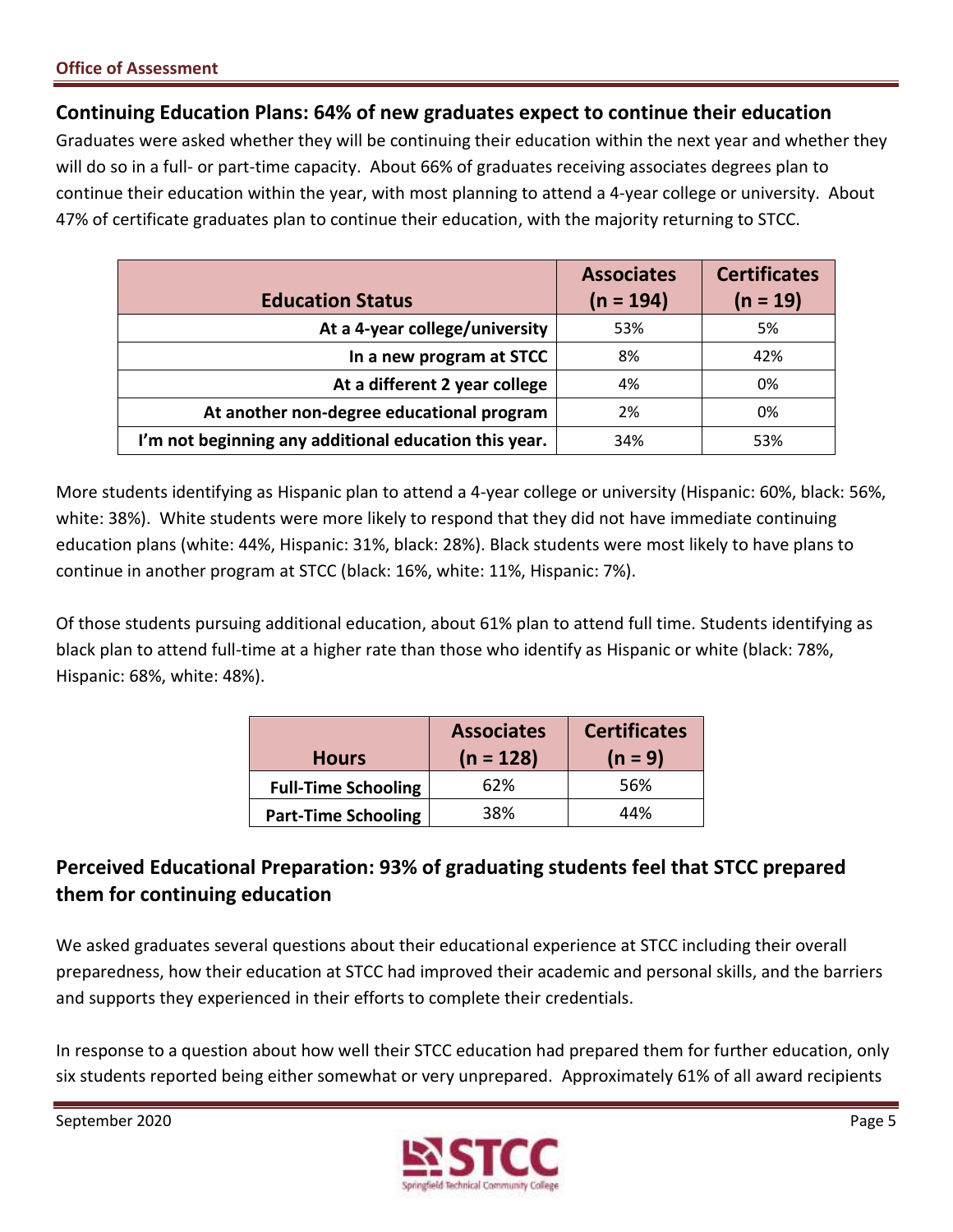said they were very well prepared. White and Hispanic students reported higher levels of being very well prepared to continue their education than black students (white: 69%, Hispanic: 66%, black: 50%).

|                                      | <b>Associates</b> | <b>Certificates</b> |
|--------------------------------------|-------------------|---------------------|
| <b>Educational Preparation</b>       | $(n = 128)$       | $(n = 9)$           |
| Very well prepared                   | 63%               | 44%                 |
| Somewhat prepared                    | 31%               | 44%                 |
| Somewhat unprepared                  | 3%                | 11%                 |
| Very unprepared                      | 1%                | 0%                  |
| STCC education played no role in     | 2%                | 0%                  |
| preparation for continuing education |                   |                     |

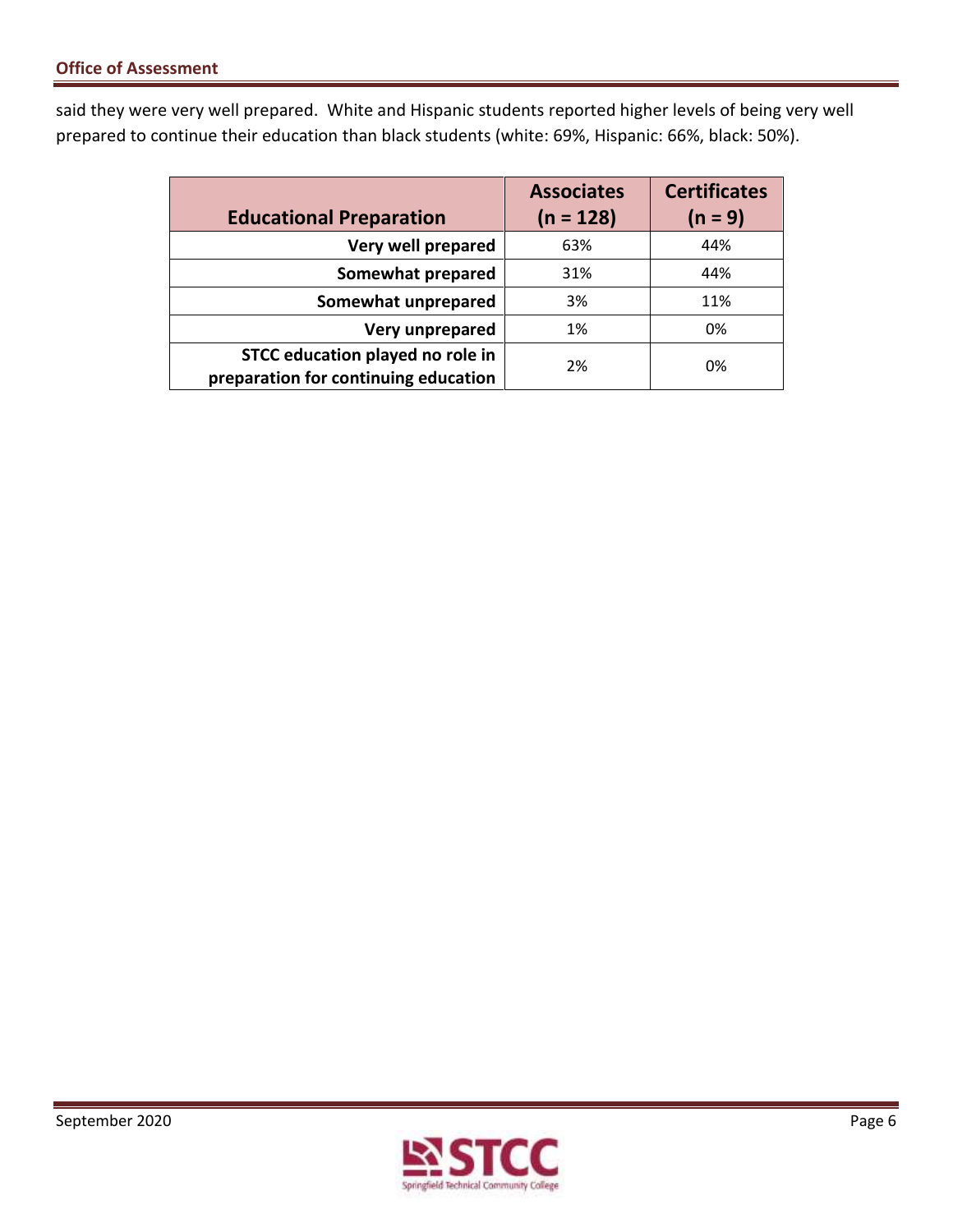To learn more specifically about the preparation of the graduates, we provided a list of educational and personal skills and asked students to rate how much their STCC experience had improved these abilities. Mean improvement responses were somewhat lower for certificate than associate degree holders, as might be expected given that they have spent less time at STCC to complete their credentials. All mean scores were between 3 (some improvement) and 4 (a lot of improvement). Of all the skills, graduates reported the largest gains in their abilities to think critically, research a problem and assess information to address it, make and justify decisions, use evidence to support/oppose a point of view, and get along with many different kinds of people. Hispanic students reported the greatest gains in each of these skills.

## **Associate Degree Recipients:**

| Rate how your experience at                                                                     | <b>No</b><br>Improvement | A little | <b>Some</b> | A lot | <b>Tremendous</b> |             |
|-------------------------------------------------------------------------------------------------|--------------------------|----------|-------------|-------|-------------------|-------------|
| <b>STCC improved your ability to:</b>                                                           | (1)                      | (2)      | (3)         | (4)   | (5)               | <b>Mean</b> |
| think critically                                                                                | 7%                       | 13%      | 18%         | 38%   | 25%               | 3.61        |
| research a problem and assess<br>information to address it                                      | 7%                       | 14%      | 23%         | 35%   | 20%               | 3.47        |
| make and justify decisions                                                                      | 8%                       | 15%      | 19%         | 40%   | 19%               | 3.45        |
| use evidence to support/oppose a<br>point of view                                               | 8%                       | 15%      | 22%         | 35%   | 20%               | 3.44        |
| get along with many different kinds<br>of people                                                | 10%                      | 17%      | 19%         | 32%   | 23%               | 3.41        |
| consider a subject from multiple<br>points of view                                              | 8%                       | 15%      | 27%         | 32%   | 18%               | 3.37        |
| use computers and common<br>software, mobile devices or<br>internet or cloud-based applications | 9%                       | 18%      | 21%         | 30%   | 22%               | 3.37        |
| contribute to group discussions and<br>work                                                     | 8%                       | 17%      | 24%         | 33%   | 17%               | 3.33        |
| examine assumptions                                                                             | 11%                      | 13%      | 28%         | 35%   | 14%               | 3.28        |
| better serve my community or<br>society in general                                              | 14%                      | 14%      | 26%         | 24%   | 22%               | 3.27        |
| give oral presentations                                                                         | 13%                      | 19%      | 21%         | 32%   | 14%               | 3.16        |
| persuade others of your view                                                                    | 14%                      | 12%      | 32%         | 30%   | 11%               | 3.13        |
| use math to address day-to-day<br>issues or problems                                            | 15%                      | 17%      | 28%         | 23%   | 18%               | 3.12        |
| write clearly                                                                                   | 17%                      | 16%      | 26%         | 26%   | 16%               | 3.09        |

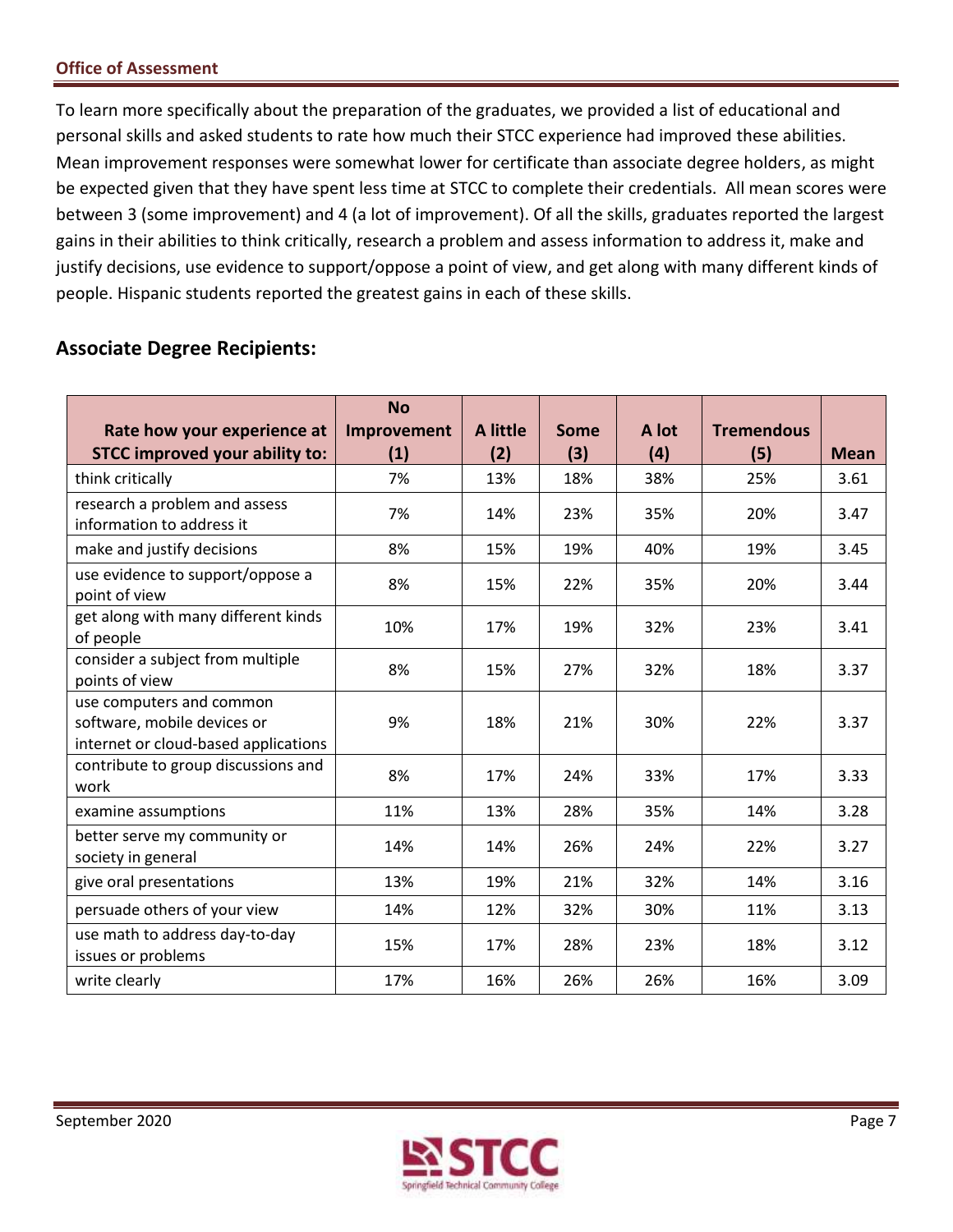## **Certificate Recipients:**

|                                                                                                 | <b>No</b>          |                        |             |              |                          |             |
|-------------------------------------------------------------------------------------------------|--------------------|------------------------|-------------|--------------|--------------------------|-------------|
| Rate how your experience at<br><b>STCC improved your ability to:</b>                            | Improvement<br>(1) | <b>A</b> little<br>(2) | Some<br>(3) | A lot<br>(4) | <b>Tremendous</b><br>(5) | <b>Mean</b> |
| use computers and common<br>software, mobile devices or internet<br>or cloud-based applications | 11%                | 5%                     | 11%         | 26%          | 47%                      | 3.95        |
| think critically                                                                                | 11%                | 11%                    | 17%         | 22%          | 39%                      | 3.67        |
| research a problem and assess<br>information to address it                                      | 11%                | 17%                    | 6%          | 28%          | 39%                      | 3.67        |
| get along with many different kinds<br>of people                                                | 11%                | 16%                    | 16%         | 16%          | 42%                      | 3.63        |
| make and justify decisions                                                                      | 11%                | 17%                    | 11%         | 22%          | 39%                      | 3.61        |
| better serve my community or<br>society in general                                              | 11%                | 16%                    | 21%         | 16%          | 37%                      | 3.53        |
| contribute to group discussions and<br>work                                                     | 11%                | 16%                    | 16%         | 26%          | 32%                      | 3.53        |
| examine assumptions                                                                             | 11%                | 11%                    | 22%         | 28%          | 28%                      | 3.50        |
| consider a subject from multiple<br>points of view                                              | 11%                | 21%                    | 21%         | 16%          | 32%                      | 3.37        |
| use evidence to support/oppose a<br>point of view                                               | 22%                | 11%                    | 11%         | 22%          | 33%                      | 3.33        |
| persuade others of your view                                                                    | 16%                | 16%                    | 26%         | 16%          | 26%                      | 3.21        |
| use math to address day-to-day<br>issues or problems                                            | 17%                | 17%                    | 17%         | 33%          | 17%                      | 3.17        |
| write clearly                                                                                   | 22%                | 11%                    | 22%         | 28%          | 17%                      | 3.06        |
| give oral presentations                                                                         | 28%                | 6%                     | 22%         | 22%          | 22%                      | 3.06        |

## **Perceived Educational Barriers: Family responsibilities and financial difficulties most frequent barriers to student success**

 We also asked graduates about the barriers they faced as they worked to obtain their credentials. More than 50% of associate degree students experienced either minor or major barriers to their education because of: minor or major educational barriers due to: not being in school for a long time, family responsibilities, job demands, financial difficulties, and not having clear academic or career goals when they started. family responsibilities and financial difficulties. For certificate recipients, 50% or more experienced either

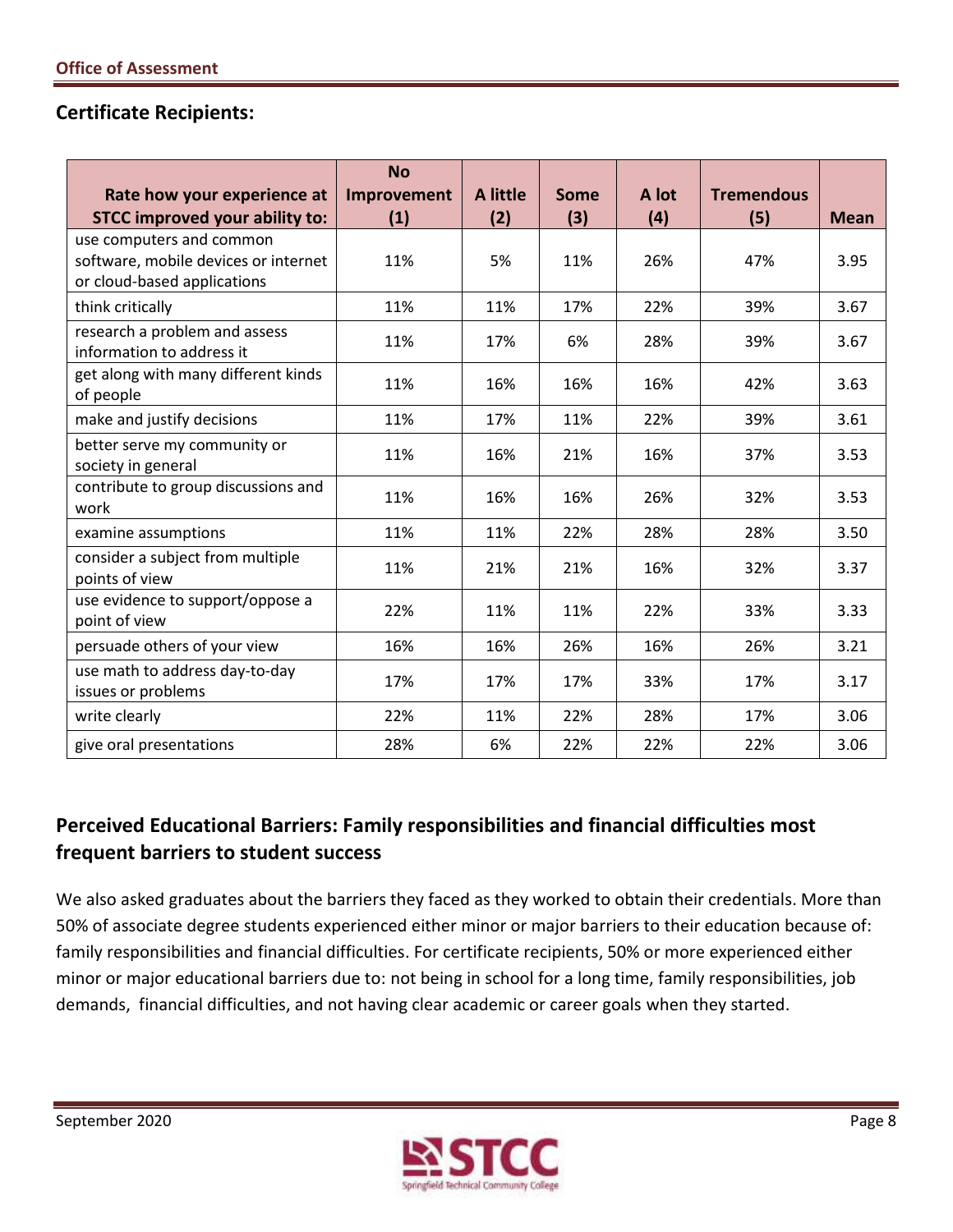Students identifying as black reported not being academically prepared (black: 27%, Hispanic: 14%, white: 10%), taking a while to find a program they wanted to complete (black: 24%, Hispanic: 9%, white: 4%), job demands (black 24%, Hispanic: 16%, white: 14%), expectations of them were too low (black: 20%, Hispanic: 7%, white: 4%), and unclear academic or career goals (black: 16%, white: 12%, Hispanic: 11%) as significant barriers more often than students identifying as white or Hispanic. Students of color reported family responsibilities (Hispanic 29%, black: 27%, white 19%) and personal and/or health challenges (black: 16%, Hispanic: 14%, white: 10%) as major barriers more often than students identifying as white. Students in school for a long time (Hispanic: 21%, white: 20%, black: 8%) as significant barriers more often than students identifying as white or black. identifying as Hispanic also reported financial difficulties (Hispanic: 21%, white: 14%, black 12%), and not being

| Not a<br><b>barrier</b> | <b>Minor</b><br><b>barrier</b> | <b>Major</b><br>barrier |             |
|-------------------------|--------------------------------|-------------------------|-------------|
| (1)                     | (2)                            | (3)                     | <b>Mean</b> |
| 42%                     | 34%                            | 24%                     | 1.82        |
| 50%                     | 34%                            | 16%                     | 1.66        |
| 51%                     | 35%                            | 14%                     | 1.64        |
| 55%                     | 30%                            | 15%                     | 1.60        |
| 59%                     | 25%                            | 17%                     | 1.58        |
| 54%                     | 34%                            | 12%                     | 1.58        |
| 61%                     | 26%                            | 13%                     | 1.52        |
| 57%                     | 37%                            | 6%                      | 1.49        |
| 67%                     | 24%                            | 9%                      | 1.42        |
| 69%                     | 23%                            | 8%                      | 1.38        |
| 70%                     | 23%                            | 6%                      | 1.36        |
| 72%                     | 20%                            | 8%                      | 1.36        |
| 72%                     | 22%                            | 6%                      | 1.34        |
| 74%                     | 20%                            | 6%                      | 1.32        |
| 76%                     | 18%                            | 6%                      | 1.30        |
| 73%                     | 25%                            | 2%                      | 1.30        |
| 82%                     | 14%                            | 4%                      | 1.22        |
|                         |                                |                         |             |

## **Associate Degree Recipients:**

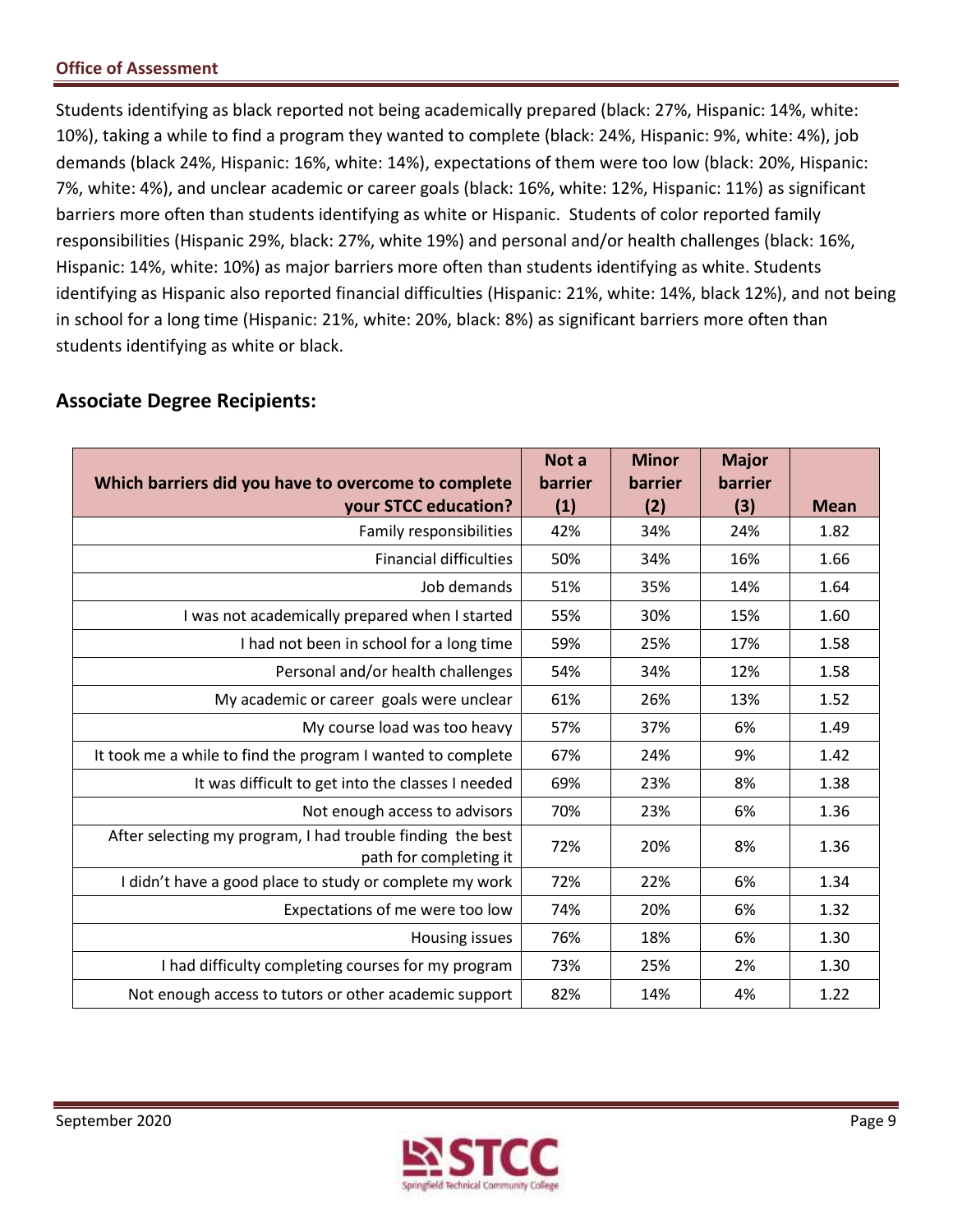## **Certificate Recipients:**

| Which barriers did you have to overcome to complete                                  | Not a<br>barrier | <b>Minor</b><br>barrier | <b>Major</b><br>barrier |             |
|--------------------------------------------------------------------------------------|------------------|-------------------------|-------------------------|-------------|
| your STCC education?                                                                 | (1)              | (2)                     | (3)                     | <b>Mean</b> |
| I had not been in school for a long time                                             | 26%              | 32%                     | 42%                     | 2.16        |
| Family responsibilities                                                              | 21%              | 47%                     | 32%                     | 2.11        |
| Job demands                                                                          | 37%              | 47%                     | 16%                     | 1.79        |
| <b>Financial difficulties</b>                                                        | 47%              | 32%                     | 21%                     | 1.74        |
| My academic or career goals were unclear                                             | 47%              | 32%                     | 21%                     | 1.74        |
| I was not academically prepared when I started                                       | 53%              | 26%                     | 21%                     | 1.68        |
| Personal and/or health challenges                                                    | 42%              | 47%                     | 11%                     | 1.68        |
| Expectations of me were too low                                                      | 58%              | 21%                     | 21%                     | 1.63        |
| It took me a while to find the program I wanted to complete                          | 53%              | 32%                     | 16%                     | 1.63        |
| I didn't have a good place to study or complete my work                              | 53%              | 42%                     | 5%                      | 1.53        |
| After selecting my program, I had trouble finding the best<br>path for completing it | 53%              | 47%                     | 0%                      | 1.47        |
| My course load was too heavy                                                         | 63%              | 26%                     | 11%                     | 1.47        |
| Housing issues                                                                       | 74%              | 16%                     | 11%                     | 1.37        |
| I had difficulty completing courses for my program                                   | 68%              | 32%                     | 0%                      | 1.32        |
| Not enough access to tutors or other academic support                                | 79%              | 21%                     | 0%                      | 1.21        |
| It was difficult to get into the classes I needed                                    | 79%              | 21%                     | 0%                      | 1.21        |
| Not enough access to advisors                                                        | 79%              | 21%                     | 0%                      | 1.21        |

## **Perceived Educational Supports: Faculty, family and learning activities pave the way for success**

 Finally, we asked students about the factors that helped them succeed in completing their credentials. For students receiving their associate degree, more than 90% cited faculty and/or instructors (in-class time), family inspiration, support, or encouragement, in-class experience and activities, and out-of-class homework and projects as being a part of their completion success. For students receiving certificates, more than 90% (out-of-class time), and out-of-class homework and projects as being part of their completion success. cited faculty and/or instructors (in-class time), in-class experience and activities, faculty and/or instructors

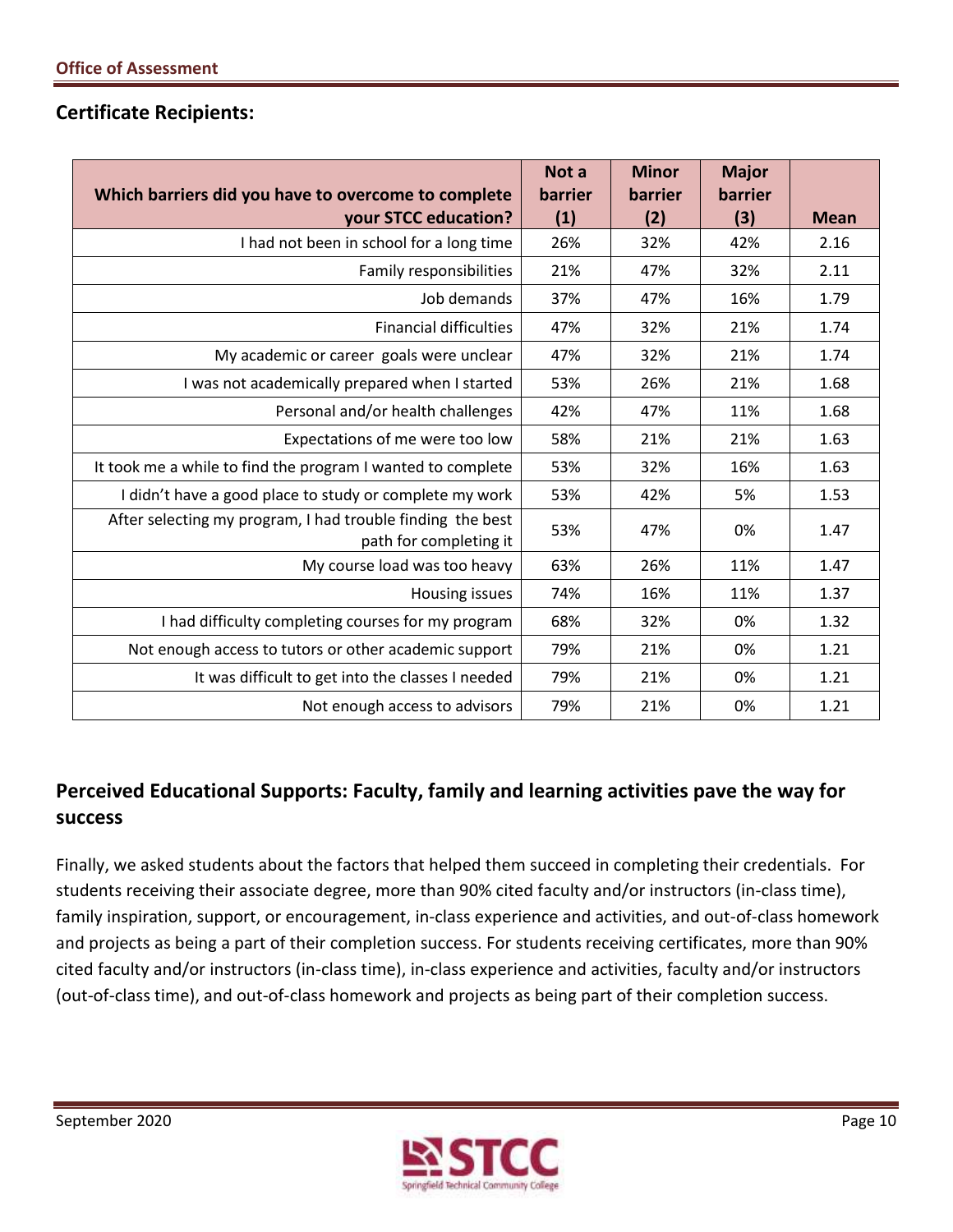Students of color reported faculty and/or instructors (in-class time) (black: 77%, Hispanic: 75%, white: 73%), in-class experience and activities (Hispanic: 71%, black: 69%, white: 61%), out-of-class homework and projects (black: 54%, Hispanic: 54%, white: 43%), being a role model for others (Hispanic: 66%, black: 54%, white: 49%), classmate inspiration, support, or encouragement (black: 50%, Hispanic: 48%, white: 41%), and other, non- family inspiration, support, or encouragement (Hispanic: 50%, black: 46%, white: 44%), as critical to their success more frequently than students identifying as white. Students identifying as black identified faculty and/or instructors (out-of-class time) (black: 58%, Hispanic: 45%, white: 44%), academic advisors (black: 58%, Hispanic: 44%, white: 31%), and college staff (not faculty or advisors) (black: 42%, Hispanic: 32%, white: 18%), as major success factors more frequently than students identifying as Hispanic or white. Students identifying as Hispanic identified family inspiration, support or encouragement (Hispanic: 70%, black: 65%, white: 65%) as more important for their success than students identifying as black or white.

## **Associate Degree Recipients:**

| What factors helped you succeed in completing your                              | Not a<br>factor | <b>Minor</b><br>factor | <b>Major</b><br>factor |             |
|---------------------------------------------------------------------------------|-----------------|------------------------|------------------------|-------------|
| <b>STCC education?</b>                                                          | (1)             | (2)                    | (3)                    | <b>Mean</b> |
| Faculty and/or instructors (in-class time)                                      | 5%              | 23%                    | 72%                    | 2.68        |
| Family inspiration, support, or encouragement                                   | 10%             | 23%                    | 67%                    | 2.57        |
| In-class experience and activities                                              | 9%              | 27%                    | 64%                    | 2.55        |
| Being a role model for others                                                   | 15%             | 31%                    | 54%                    | 2.40        |
| Out-of-class homework and projects                                              | 9%              | 46%                    | 46%                    | 2.37        |
| Faculty and/or instructors (out-of-class time)                                  | 15%             | 40%                    | 45%                    | 2.29        |
| Classmate inspiration, support, or encouragement                                | 19%             | 36%                    | 45%                    | 2.26        |
| Other, non-family inspiration, support, or encouragement                        | 22%             | 33%                    | 46%                    | 2.24        |
| Academic advisors                                                               | 22%             | 41%                    | 38%                    | 2.16        |
| Internship, clinical placements, or other career/program-<br>related experience | 42%             | 18%                    | 40%                    | 1.99        |
| College staff (not faculty or advisors)                                         | 40%             | 34%                    | 26%                    | 1.85        |
| Campus activity group or club                                                   | 66%             | 17%                    | 17%                    | 1.52        |

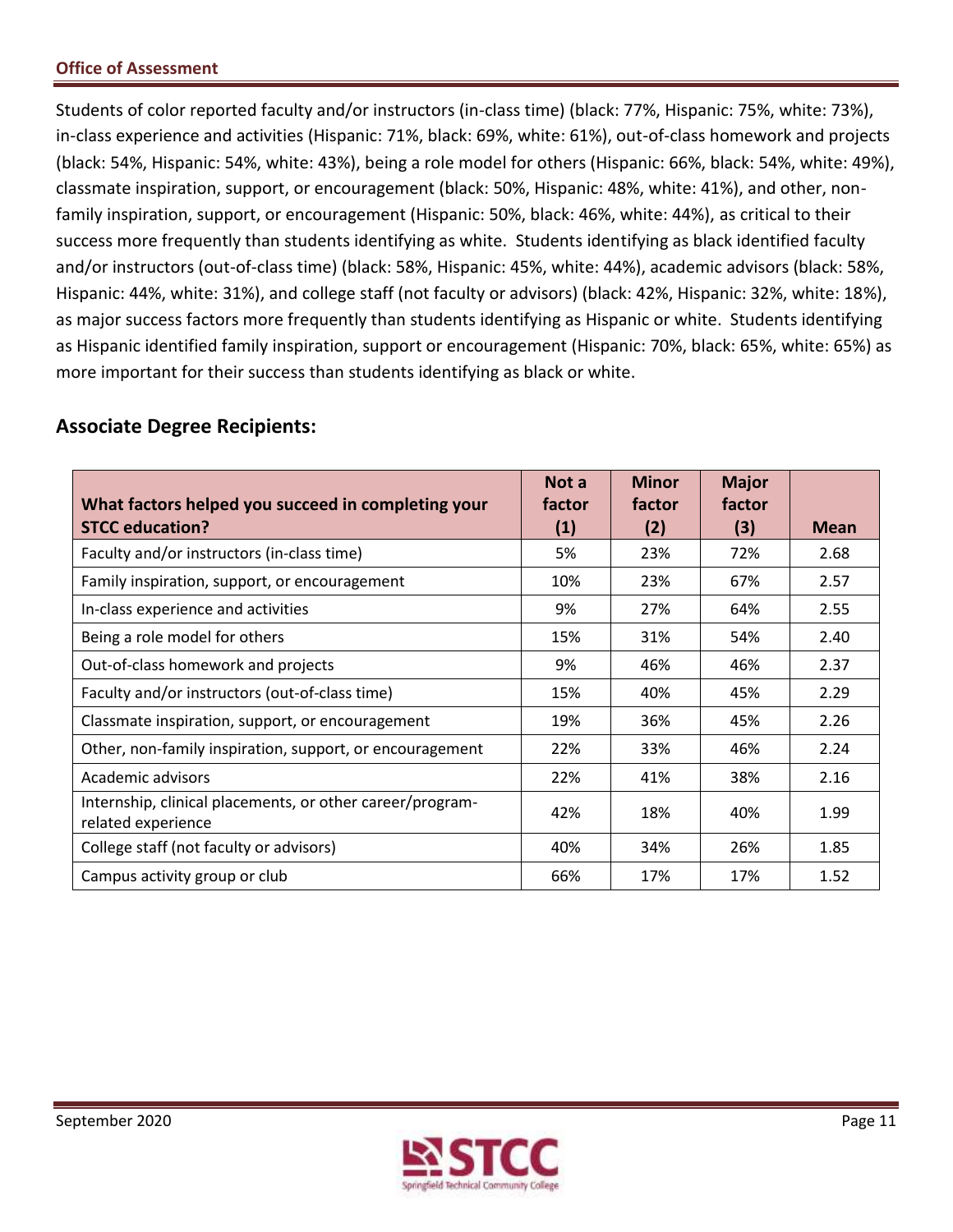## **Certificate Recipients:**

| What factors helped you succeed in completing your                              | Not a<br>factor | <b>Minor</b><br>factor | <b>Major</b><br>factor |             |
|---------------------------------------------------------------------------------|-----------------|------------------------|------------------------|-------------|
| <b>STCC education?</b>                                                          | (1)             | (2)                    | (3)                    | <b>Mean</b> |
| Faculty and/or instructors (in-class time)                                      | 5%              | 11%                    | 84%                    | 2.79        |
| In-class experience and activities                                              | 5%              | 21%                    | 74%                    | 2.68        |
| Faculty and/or instructors (out-of-class time)                                  | 5%              | 21%                    | 74%                    | 2.68        |
| Academic advisors                                                               | 11%             | 26%                    | 63%                    | 2.53        |
| Family inspiration, support, or encouragement                                   | 11%             | 26%                    | 63%                    | 2.53        |
| Out-of-class homework and projects                                              | 5%              | 42%                    | 53%                    | 2.47        |
| Being a role model for others                                                   | 11%             | 32%                    | 58%                    | 2.47        |
| Other, non-family inspiration, support, or encouragement                        | 21%             | 26%                    | 53%                    | 2.32        |
| Classmate inspiration, support, or encouragement                                | 26%             | 32%                    | 42%                    | 2.16        |
| College staff (not faculty or advisors)                                         | 32%             | 37%                    | 32%                    | 2.00        |
| Internship, clinical placements, or other career/program-<br>related experience | 42%             | 26%                    | 32%                    | 1.89        |
| Campus activity group or club                                                   | 53%             | 26%                    | 21%                    | 1.68        |

## **Graduate Survey Trends: Writing and math continue to be least improved for our students, non-academic barriers most common, faculty still leading student success factor**

 administered in 2013 and has been done annually at cap and gown pickup. The paragraphs below summarize some of the noteworthy trends for 2020. The College now has seven years of graduating student survey data. The graduating student survey was first

 Since the College started collecting data on graduating students, the ability to write clearly and the ability to use math to address day-to-day issues or problems have consistently been reported as the least improved by graduating students. In 2020, writing clearly was the least improved with a mean of 3.09 and using math day- to-day was second least improved with a mean of 3.12. In comparison, the abilities that showed the most improvement in 2020 were thinking critically (3.62), researching a problem and assessing information to address it (3.48), and getting along with many different kinds of people (3.43).

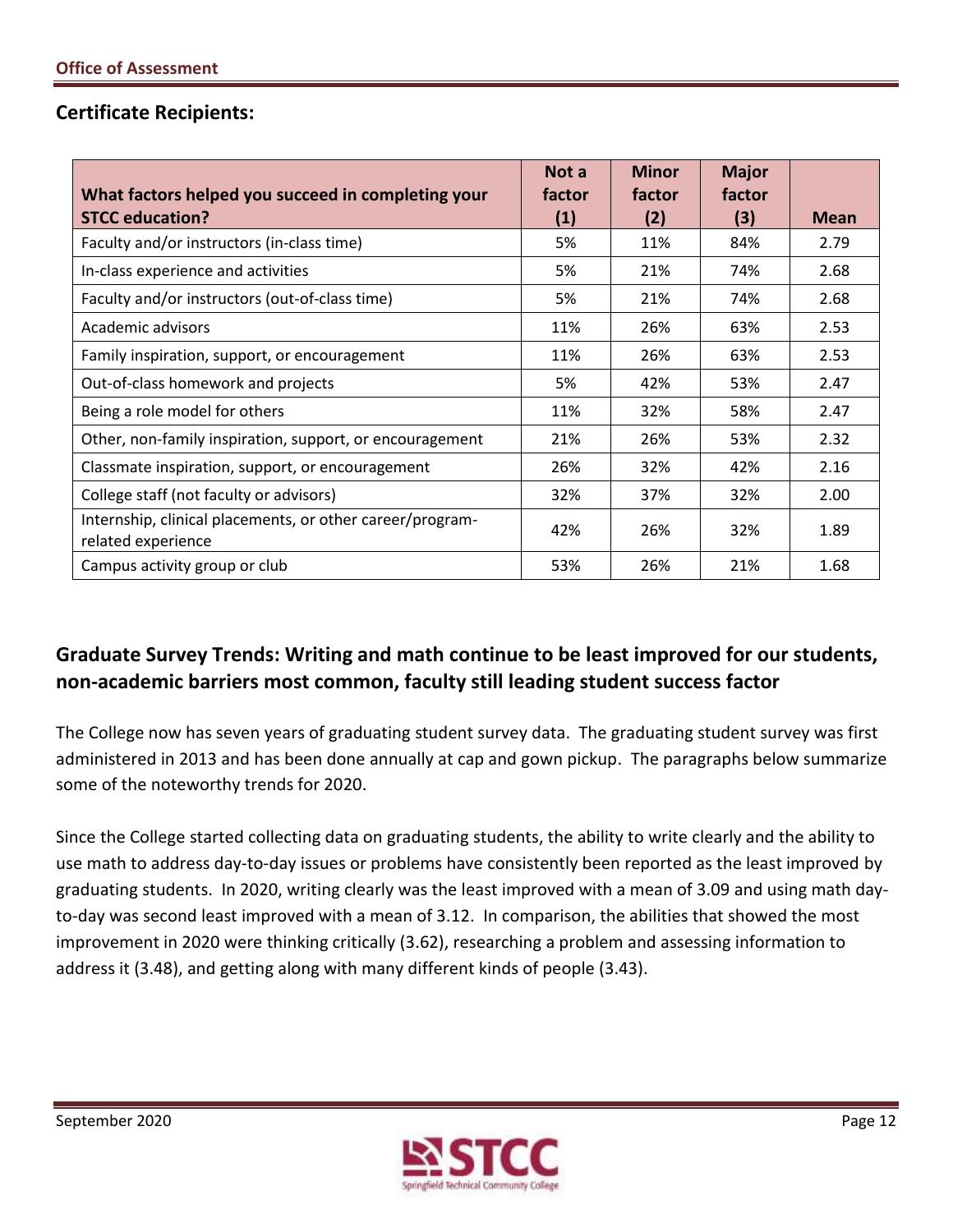

 Family responsibilities and financial difficulties have consistently been the largest barriers to student success at Springfield Technical Community College for the last three years. In 2020, the mean for family responsibilities was 1.85 and the mean for financial difficulties was 1.67. In comparison, the barriers that have had the least impact on our students' success in 2020 were not enough access to advisors (1.35), difficulty getting into classes they needed (1.30), and not enough access to tutors or other academic support (1.21).



 Faculty and/or instructors has been one of the top success factors for our students since the Graduating Student Survey was first administered in 2013. In 2020 the mean for in-class time with faculty and/or encouragement (2.56) have also been consistently in the top three for the last three years. In comparison, the instructors was 2.69. In-class experience and activities (2.56) and family inspiration, support, or

September 2020 Page 13

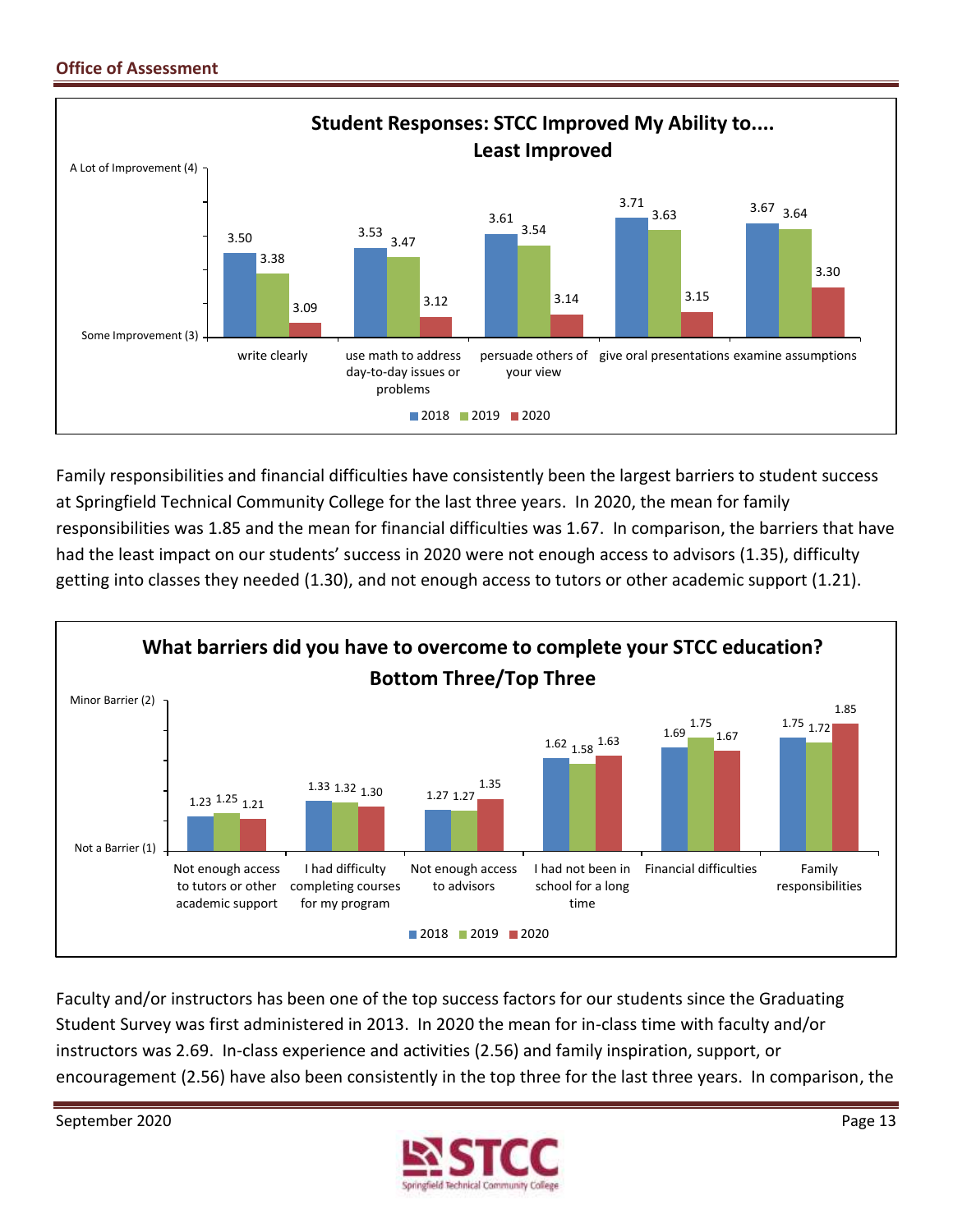success factors that have had the least impact on our students' success in 2020 were internships, clinical placements, or other career/program-related experience (1.98), college staff who are not faculty or advisors (1.87) and campus activity groups or clubs (1.53).



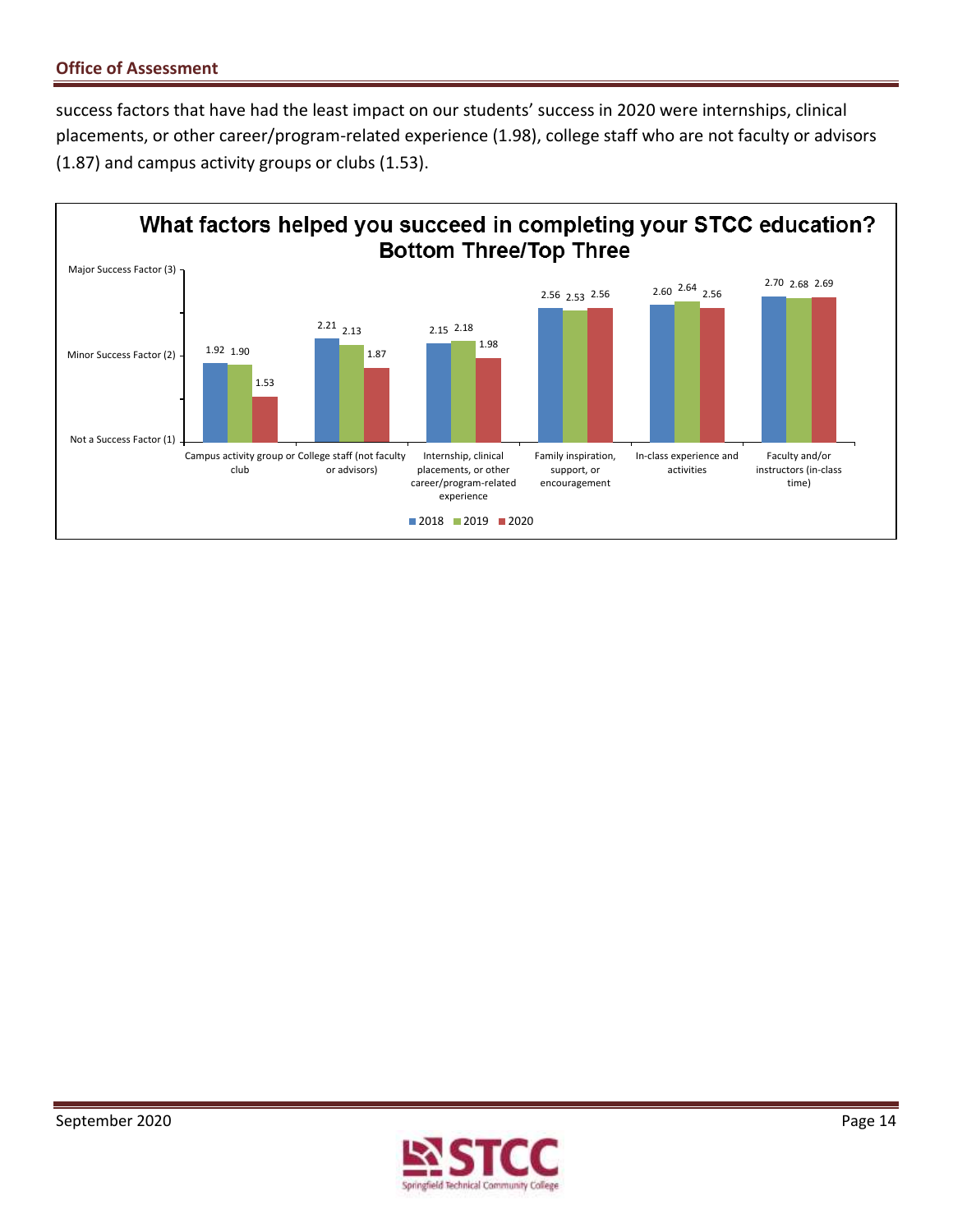## **Appendix I: Graduating Student Survey**

 Congratulations on your degree! We want to learn more from you to improve the college, programs, and courses so that even more students can be successful at STCC. Thank you in advance for sharing your thoughts and experiences!! As you graduate, you become a STCC alumni member. We hope you will become an active STCC alumni member and continue to provide feedback and guidance to the college. Happy graduation, Class of 2019!

Q1 What is the PRIMARY degree you are receiving? If you are receiving more than one degree or certificate, please answer based on the degree you consider to be your main area or focus.

- Associates Degree
- Certificate
- Q2 About how long did it take you to finish this degree or certificate?
- $\bigcirc$  Less than 1 year
- $\bigcirc$  1 year to less than 2 years
- 2 years to less than 3 years
- $\bigcirc$  3 years to less than 4 years
- $\bigcirc$  4 years to less than 5 years
- $\bigcirc$  5 years to less than 6 years
- $\overline{O}$  6 or more years

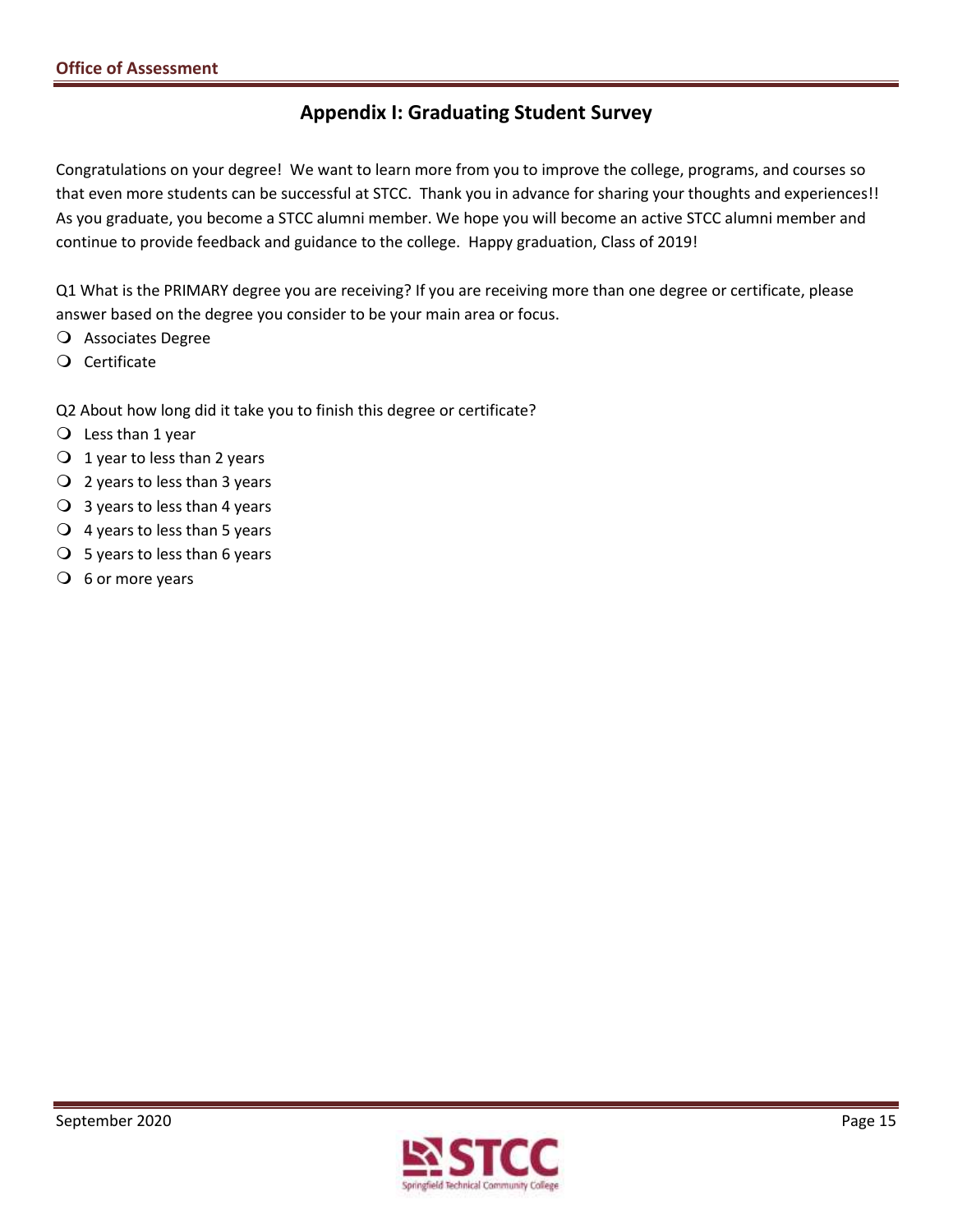Q3 Rate how your experience at STCC improved your ability to:

|                                                                                                        | <b>No</b><br>improvement | A little<br>improvement | Some<br>improvement | A lot of<br>improvement | Tremendous<br>Improvement |
|--------------------------------------------------------------------------------------------------------|--------------------------|-------------------------|---------------------|-------------------------|---------------------------|
| write clearly                                                                                          | $\bigcirc$               | $\bigcirc$              | $\bigcirc$          | $\bigcirc$              | $\bigcirc$                |
| give oral<br>presentations                                                                             | $\bigcirc$               | $\bigcirc$              | $\bigcirc$          | $\bigcirc$              | $\bigcirc$                |
| persuade others of<br>your view                                                                        | O                        | $\bigcirc$              | $\bigcirc$          | $\bigcirc$              | $\Omega$                  |
| examine assumptions                                                                                    | $\bigcirc$               | $\bigcirc$              | $\bigcirc$          | $\mathbf{O}$            | $\bigcirc$                |
| think critically                                                                                       | $\bigcirc$               | $\bigcirc$              | $\bigcirc$          | $\bigcirc$              | $\bigcirc$                |
| use evidence to<br>support/oppose a<br>point of view                                                   | $\bigcirc$               | $\bigcirc$              | $\bigcirc$          | $\bigcirc$              | $\bigcirc$                |
| make and justify<br>decisions                                                                          | $\bigcirc$               | $\bigcirc$              | $\bigcirc$          | $\bigcirc$              | $\bigcirc$                |
| use math to address<br>day-to-day issues or<br>problems                                                | $\Omega$                 | $\bigcirc$              | $\bigcirc$          | $\bigcirc$              | $\bigcirc$                |
| research a problem<br>and assess<br>information to<br>address it                                       | $\bigcirc$               | $\bigcirc$              | $\bigcirc$          | $\bigcirc$              | $\bigcirc$                |
| use computers and<br>common software,<br>mobile devices or<br>internet or cloud-<br>based applications | $\bigcirc$               | $\bigcirc$              | $\bigcirc$          | $\bigcirc$              | $\bigcirc$                |
| contribute to group<br>discussions and work                                                            | ∩                        | $\circ$                 | $\bigcirc$          | $\bigcirc$              | $\bigcirc$                |
| consider a subject<br>from multiple points<br>of view                                                  | $\circ$                  | $\circ$                 | $\circ$             | $\circ$                 | $\circ$                   |
| get along with many<br>different kinds of<br>people                                                    | $\bigcirc$               | $\bigcirc$              | $\bigcirc$          | $\bigcirc$              | $\bigcirc$                |
| better serve my<br>community or society<br>in general                                                  | $\bigcirc$               | $\bigcirc$              | $\bigcirc$          | $\bigcirc$              | $\bigcirc$                |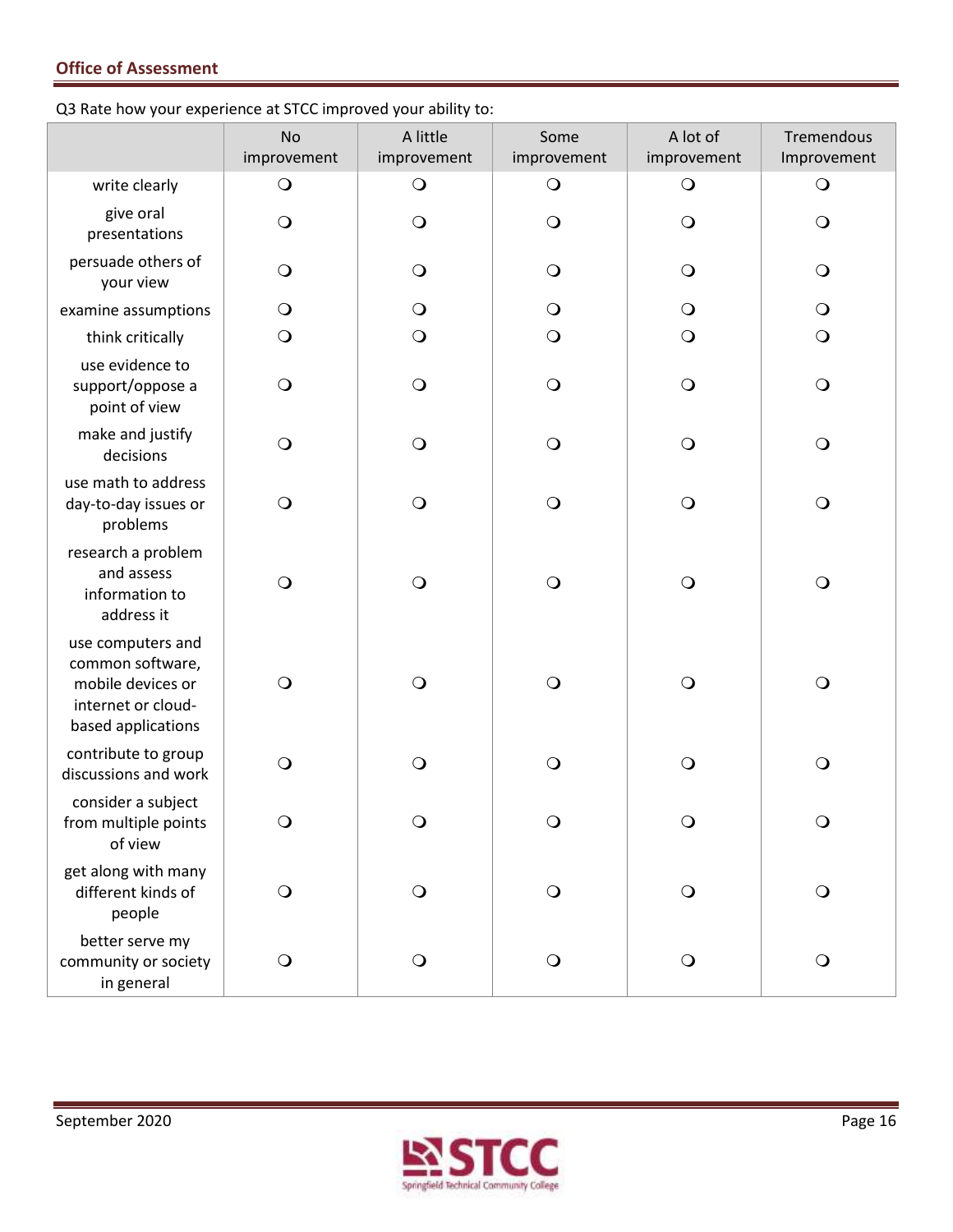Q4 Continuing Education: If you are pursuing additional education (within the year) upon receiving your degree or certificate from STCC, where are you continuing?

- $\bigcirc$  In a new program at STCC
- $\overline{Q}$  At a different 2 year college
- $\bigcirc$  At a 4-year college/university
- $\Omega$  At another non-degree educational program
- $\Omega$  I'm not beginning any additional education this year.

If students answered that they would be continuing their education, they were also asked Q5 and Q6.

Q5 Will you be attending college full or part time?

- Full Time
- Part Time

Q6 As a result of your education at STCC, how prepared do you feel to pursue your post-graduation education plans?

- Very well prepared
- O Somewhat prepared
- $\bigcirc$  Somewhat unprepared
- Very unprepared
- $\bigcirc$  STCC education had no role in preparing me for my post-graduation education plans

 Q7 Employment Activity: If you are currently employed or seeking employment upon receiving your degree or certificate at STCC, what is your status?

- $\Omega$  I am currently employed and not seeking a new position
- $\Omega$  I am currently employed and seeking a new position
- $\Omega$  I am currently employed and have secured a new position
- $\Omega$  I am not currently employed but am seeking employment
- $\Omega$  I am not currently employed but have secured a new position
- O I am not seeking employment
- $\bigcirc$  I am entering or continuing military service

If students answered that they were currently employed, they were also asked Q8, Q9, and Q10.

Q8 Is your CURRENT position full or part time?

- Full Time
- Part Time

Q9 Is your CURRENT job related to the STCC degree/certificate you completed?

- $Q$  Yes, it is directly related.
- $\bigcirc$  It is somewhat related.
- $\bigcirc$  No, it is not related.

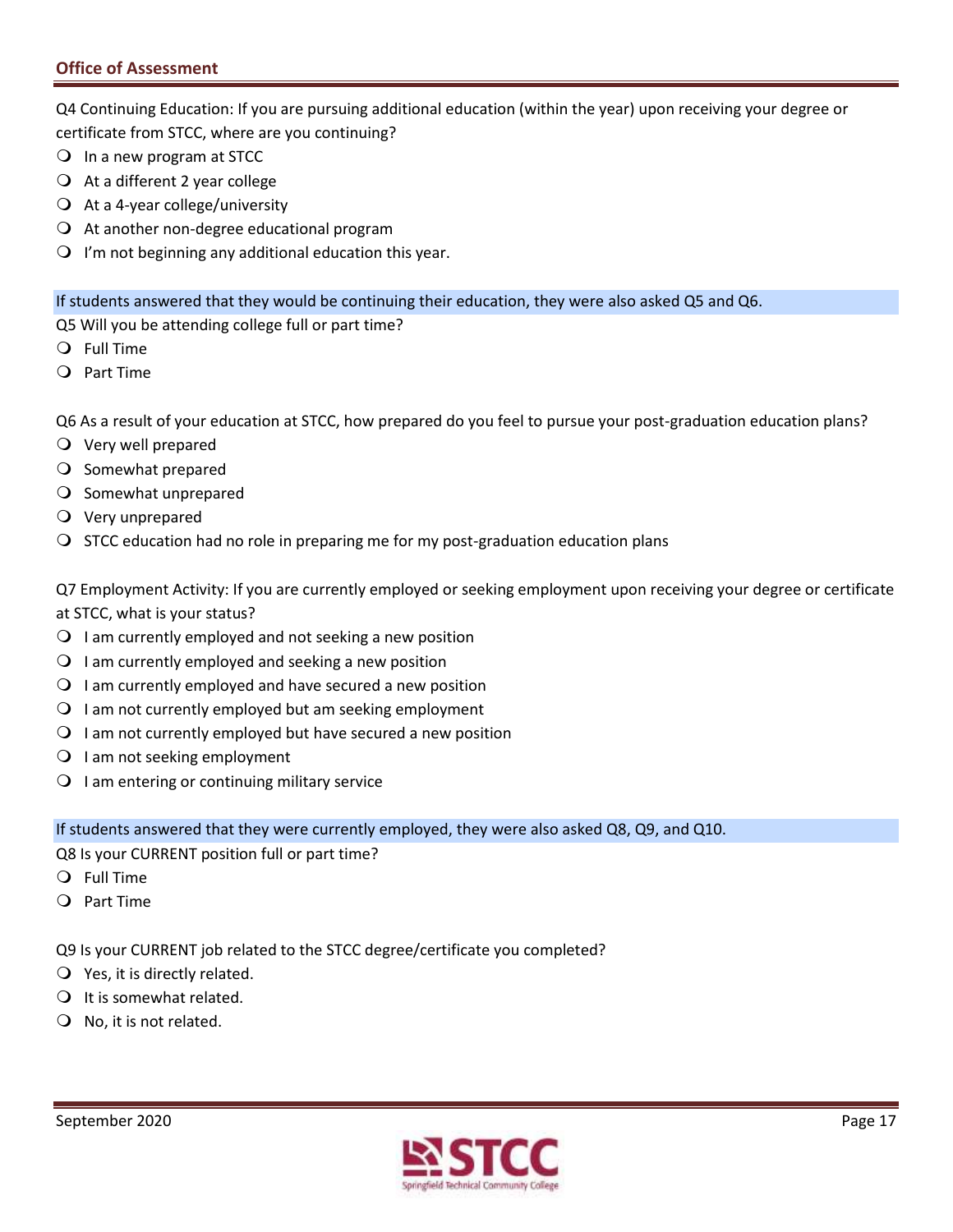Q10 As a result of your education at STCC, how prepared do you feel in your CURRENT employment?

- Very well prepared
- O Somewhat prepared
- O Somewhat unprepared
- Very unprepared
- O STCC education had no role in preparing me for my CURRENT employment

If students answered that they had secured new employment, they were also asked Q11, Q12, and Q13.

- Q11 Is your NEW position full or part time?
- Full Time
- Part Time
- Q12 Is your NEW job related to the STCC degree/certificate you completed?
- $Q$  Yes, it is directly related.
- $\bigcirc$  It is somewhat related.
- $\bigcirc$  No, it is not related.

Q13 As a result of your education at STCC, how prepared do you feel in your NEW employment?

- Very well prepared
- O Somewhat prepared
- O Somewhat unprepared
- Very unprepared
- $\bigcirc$  STCC education had no role in preparing me for my NEW employment

Q14 Which barriers did you have to overcome to complete your STCC education? Please indicate if each was: Not a barrier, Minor barrier, or Major barrier.

|                                                                                         | Not a barrier | Minor barrier | Major barrier |
|-----------------------------------------------------------------------------------------|---------------|---------------|---------------|
| I was not academically<br>prepared when I started                                       |               | 0             |               |
| I had not been in school for<br>a long time                                             |               | . .           | ∩             |
| My academic or career<br>goals were unclear                                             | 0             | 0             | ∩             |
| Expectations of me were<br>too low                                                      |               | . .           |               |
| It took me a while to find<br>the program I wanted to<br>complete                       |               | . .           | ∩             |
| After selecting my program,<br>I had trouble finding the<br>best path for completing it |               | . .           | ∩             |

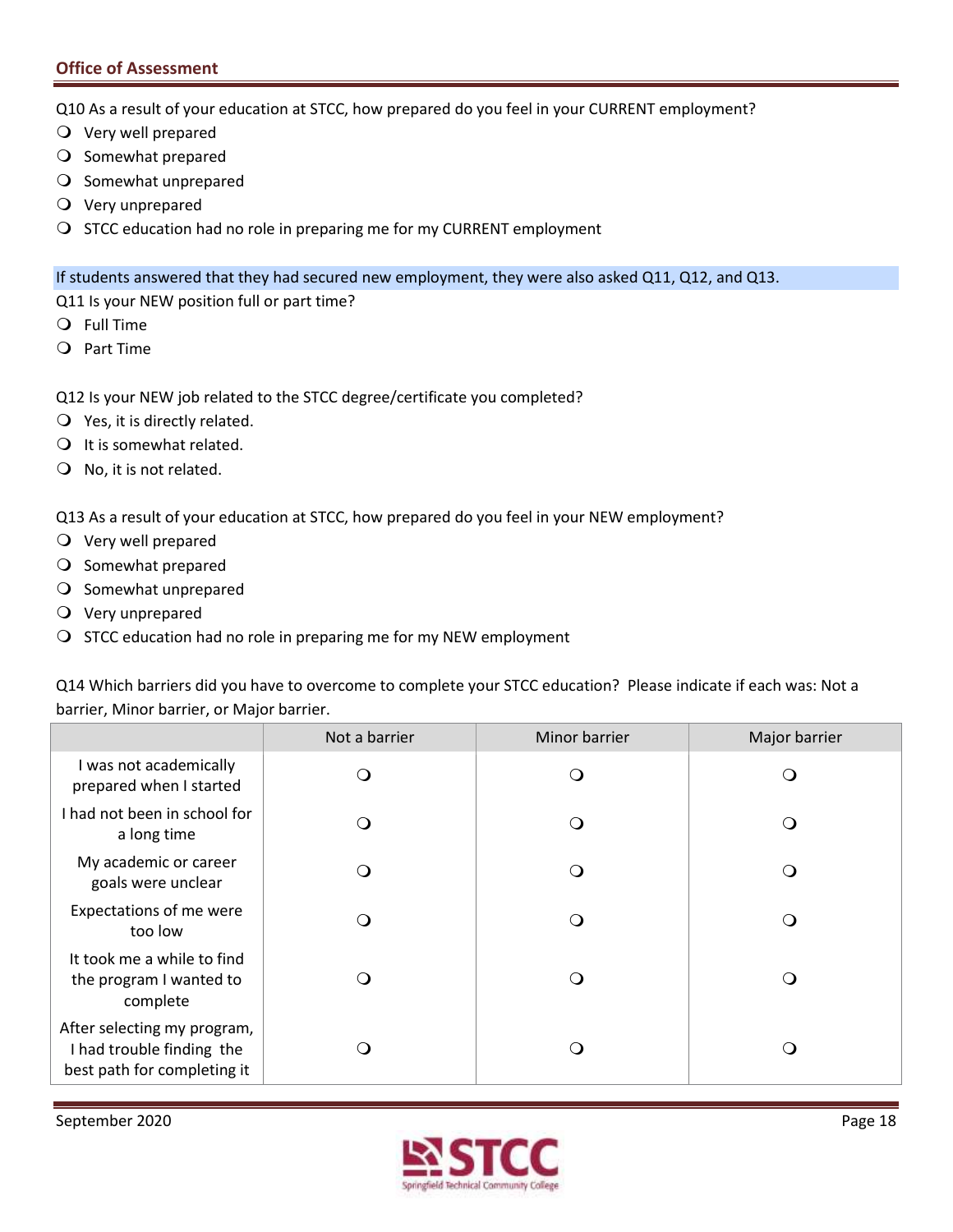| It was difficult to get into<br>the classes I needed          | $\Omega$   | $\Omega$ | ∩        |
|---------------------------------------------------------------|------------|----------|----------|
| I had difficulty completing<br>courses for my program         | $\bigcirc$ | Q        | ∩        |
| My course load was too<br>heavy                               | $\circ$    | O        | O        |
| I didn't have a good place<br>to study or complete my<br>work | $\Omega$   | Q        | ∩        |
| Not enough access to<br>advisors                              | $\bigcirc$ | $\Omega$ | $\Omega$ |
| Not enough access to<br>tutors or other academic<br>support   | $\circ$    | Q        | ∩        |
| <b>Financial difficulties</b>                                 | O          | $\Omega$ |          |
| Job demands                                                   | Ő          |          |          |
| Housing issues                                                | $\circ$    |          |          |
| Family responsibilities                                       | $\circ$    | Q        |          |
| Personal and/or health<br>challenges                          | O          | ( )      |          |
| Other (please describe)                                       | Ő          | 0        |          |

 Q15 What factors helped you succeed in completing your STCC education? Please indicate if each was: Not a factor, Minor factor, or Major factor.

|                                                                                      | Not a success factor     | Minor success factor | Major success factor |
|--------------------------------------------------------------------------------------|--------------------------|----------------------|----------------------|
| Faculty and/or instructors<br>(in-class time)                                        | ി                        | ∩                    |                      |
| Faculty and/or instructors<br>(out-of-class time)                                    | ∩                        | ∩                    |                      |
| Academic advisors                                                                    | э.                       | ∩                    |                      |
| College staff (not faculty<br>or advisors)                                           | ∩                        | ∩                    |                      |
| In-class experience and<br>activities                                                | $\overline{\phantom{a}}$ | ∩                    |                      |
| Out-of-class homework<br>and projects                                                | ∩                        | ∩                    |                      |
| Internship, clinical<br>placements, or other<br>career/program-related<br>experience | $\overline{\phantom{a}}$ | (1                   |                      |

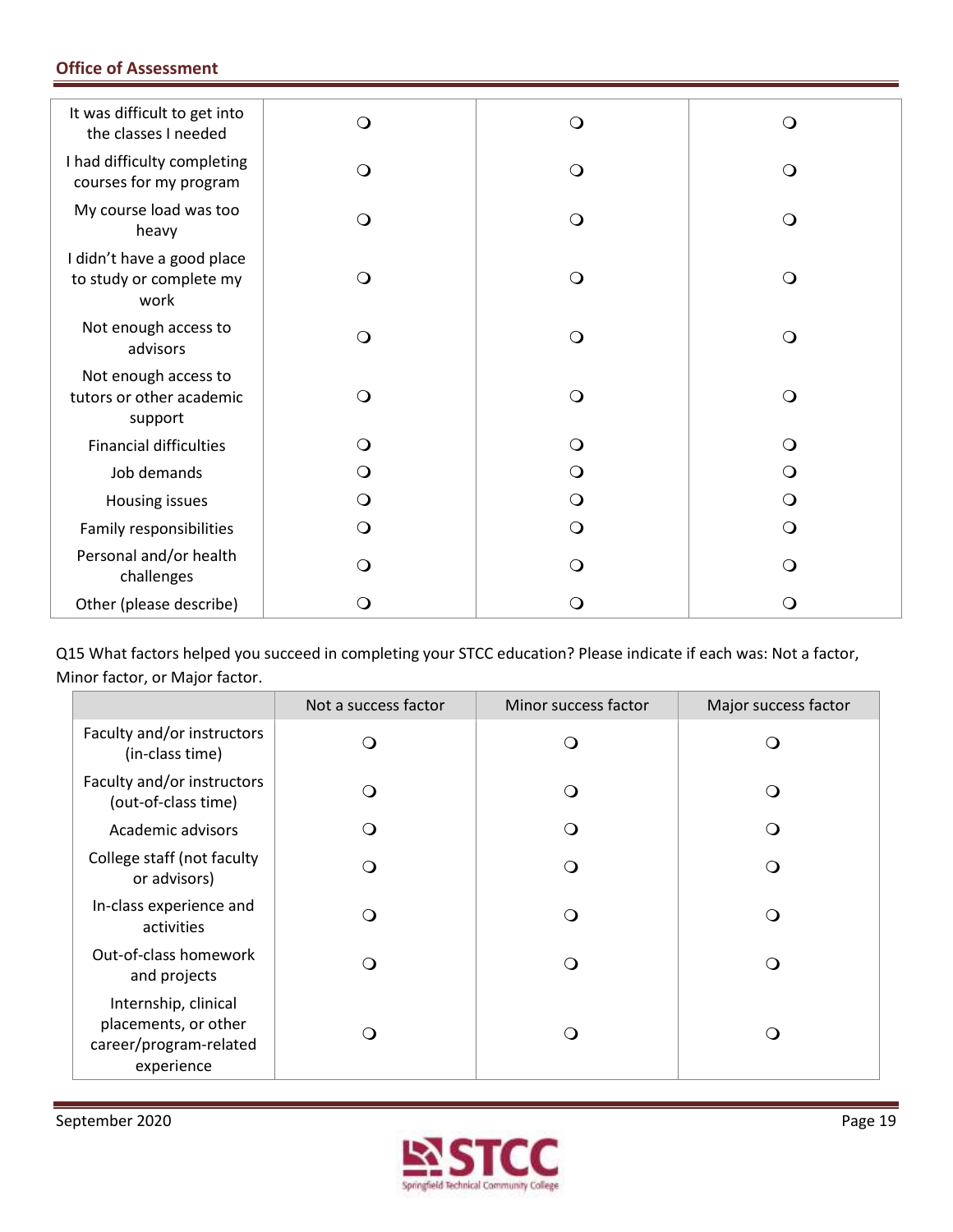| Campus activity group or<br>club                               |  |     |
|----------------------------------------------------------------|--|-----|
| Classmate inspiration,<br>support, or<br>encouragement         |  | . . |
| Family inspiration,<br>support, or<br>encouragement            |  |     |
| Other, non-family<br>inspiration, support, or<br>encouragement |  | . . |
| Being a role model for<br>others                               |  | . . |
| Other (please describe)                                        |  | . 1 |

Q16 Ethnicity (This information is used for statistical purposes only and is optional.) Please choose one answer.

- Hispanic or Latino/a
- O NOT Hispanic or Latino/a

Q17 Race (This information is used for statistical purposes only and is optional.) Please choose one or more answers.

- $\Box$  American Indian or Alaska Native
- $\Box$  Asian
- $\Box$  Black or African American
- $\Box$  Native Hawaiian or other Pacific Islander
- **Q** White

Q18 Gender Identity (This information is used for statistical purposes only and is optional.) Please choose one answer.

- O Male
- Female
- O Other

Q19 WHEN YOU BEGAN your education at STCC, how old were you? (This information is used for statistical purposes only and is optional.) Please choose one answer.

- 19 or Younger
- $Q$  20 to 24
- 25 to 29
- 30 or Older

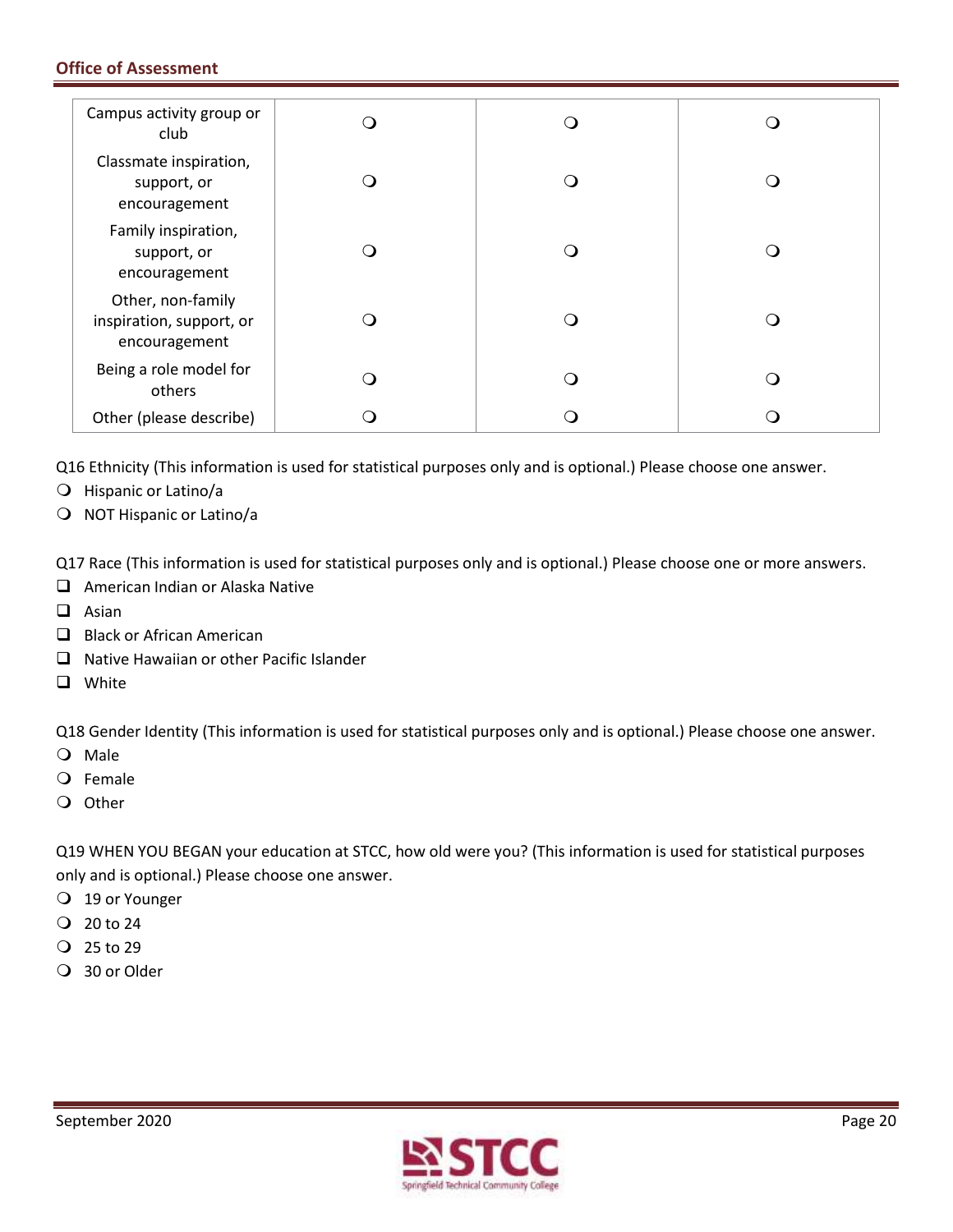## **Appendix II: Graduate Respondents by Credential and Program**

| <b>No. Associates by Program</b> |                         |
|----------------------------------|-------------------------|
| <b>NURS.AS</b>                   | 31                      |
| LTGS.AA                          | 30                      |
| <b>BTCM.AS</b>                   | 11                      |
| HTHC.AA                          | 11                      |
| CITS.AS                          | 9                       |
| LECJ.AS                          | 8                       |
| CSET.AS                          | 5                       |
| HIIM.AS                          | 5                       |
| MCBS.AS                          | 5                       |
| RSPC.AS                          | 5                       |
| CRJT.AS                          | 4                       |
| FIRE.AS                          | 4                       |
| HSSW.AA                          | 4                       |
| MECH.AS                          | 4                       |
| <b>AUTM.AS</b>                   | 3                       |
| <b>BUSN.AS</b>                   | 3                       |
| DHYG.AS                          | 3                       |
| DMIR.AS                          | 3                       |
| DPHO.AS                          | 3                       |
| ELEC.AS                          | 3                       |
| <b>ENGR.AS</b>                   | 3                       |
| MOAA.AS                          | 3                       |
| PMGT.AS                          | 3                       |
| SURG.AS                          | 3                       |
| ACCT.AS                          | $\overline{\mathbf{c}}$ |
| ARBT.AS                          | $\overline{2}$          |
| CART.AS                          | $\overline{2}$          |
| CSCI.AS                          | $\overline{2}$          |
| EDSE.AA                          | $\overline{2}$          |
| <b>ENGY.AS</b>                   | $\overline{2}$          |
| FINE.AA                          | $\overline{2}$          |
|                                  |                         |

| <b>No. Associates by Program</b> |              |
|----------------------------------|--------------|
| HLTH.AS                          | 2            |
| LTTR.AA                          | 2            |
| MANG.AS                          | 2            |
| <b>MLTD.AS</b>                   | 2            |
| APSY.AA                          | 1            |
| <b>BIOL.AS</b>                   | 1            |
| <b>BUSNO.AS</b>                  | 1            |
| CDMT.AS                          | 1            |
| CIVL.AS                          | 1            |
| ECTR.AS                          | 1            |
| ENGC.AA                          | $\mathbf{1}$ |
| <b>ENTM.AS</b>                   | 1            |
| PHYS.AS                          | 1            |
| Total                            | 197          |

September 2020 Page 21